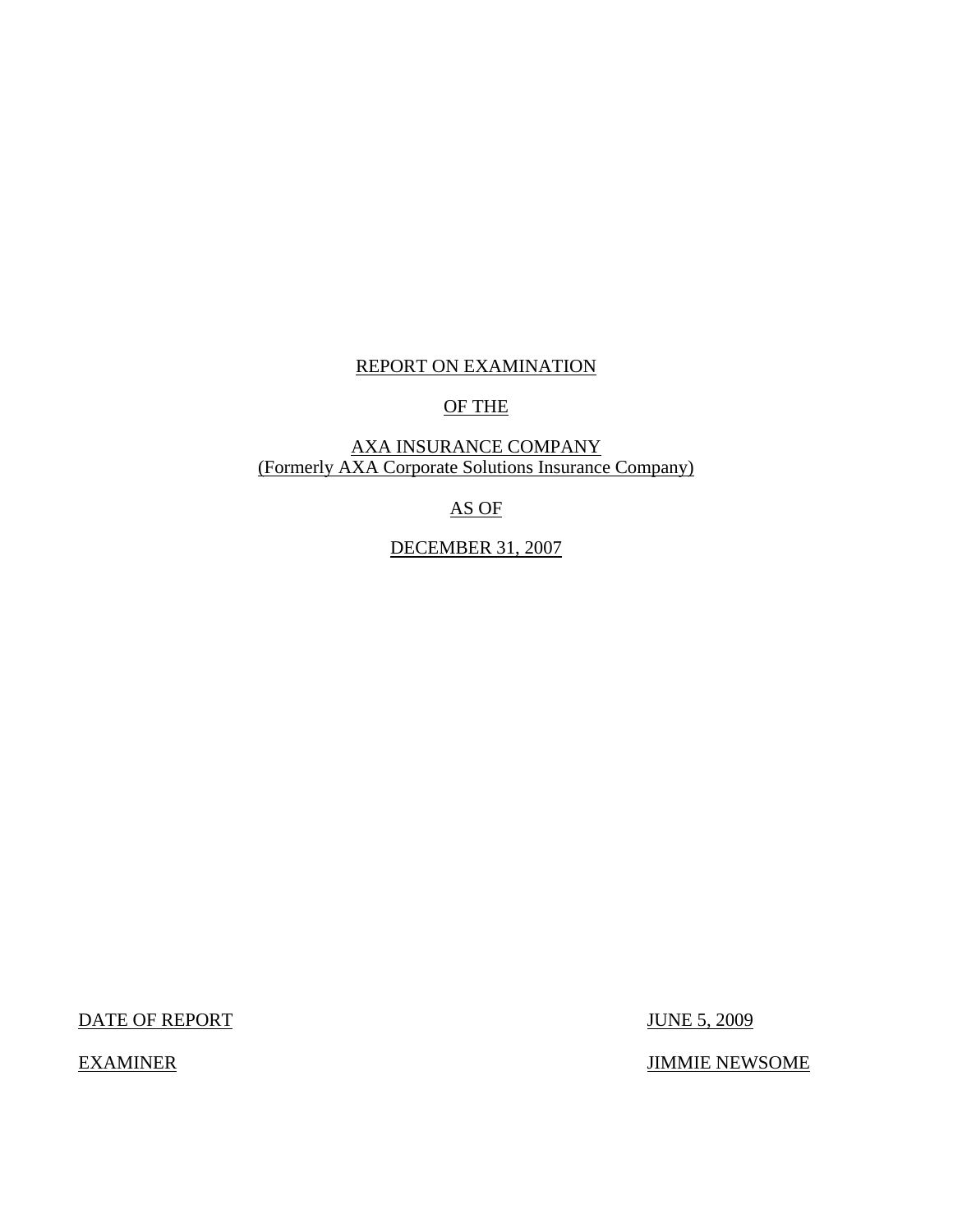# TABLE OF CONTENTS

| <b>ITEM NO.</b> |                                             | PAGE NO.                 |
|-----------------|---------------------------------------------|--------------------------|
| 1.              | Scope of examination                        | $\overline{2}$           |
| 2.              | <b>Description of Company</b>               | 3                        |
|                 | A. Management                               | $\overline{\mathcal{A}}$ |
|                 | B. Territory and plan of operation          | $rac{5}{7}$              |
|                 | C. Reinsurance                              |                          |
|                 | D. Holding company system                   | 9                        |
|                 | E. Abandoned property law                   | 12                       |
|                 | Significant operation ratios<br>F.          | 13                       |
|                 | G. Accounts and records                     | 14                       |
|                 | H. Risk management and internal controls    | 16                       |
| 3.              | <b>Financial statements</b>                 | 17                       |
|                 | A. Balance sheet                            | 17                       |
|                 | B. Underwriting and investment exhibit      | 19                       |
| 4.              | Loss and loss adjustment expenses           | 20                       |
| 5.              | Compliance with prior report on examination | 21                       |
| 6.              | Summary of comments and recommendations     | 24                       |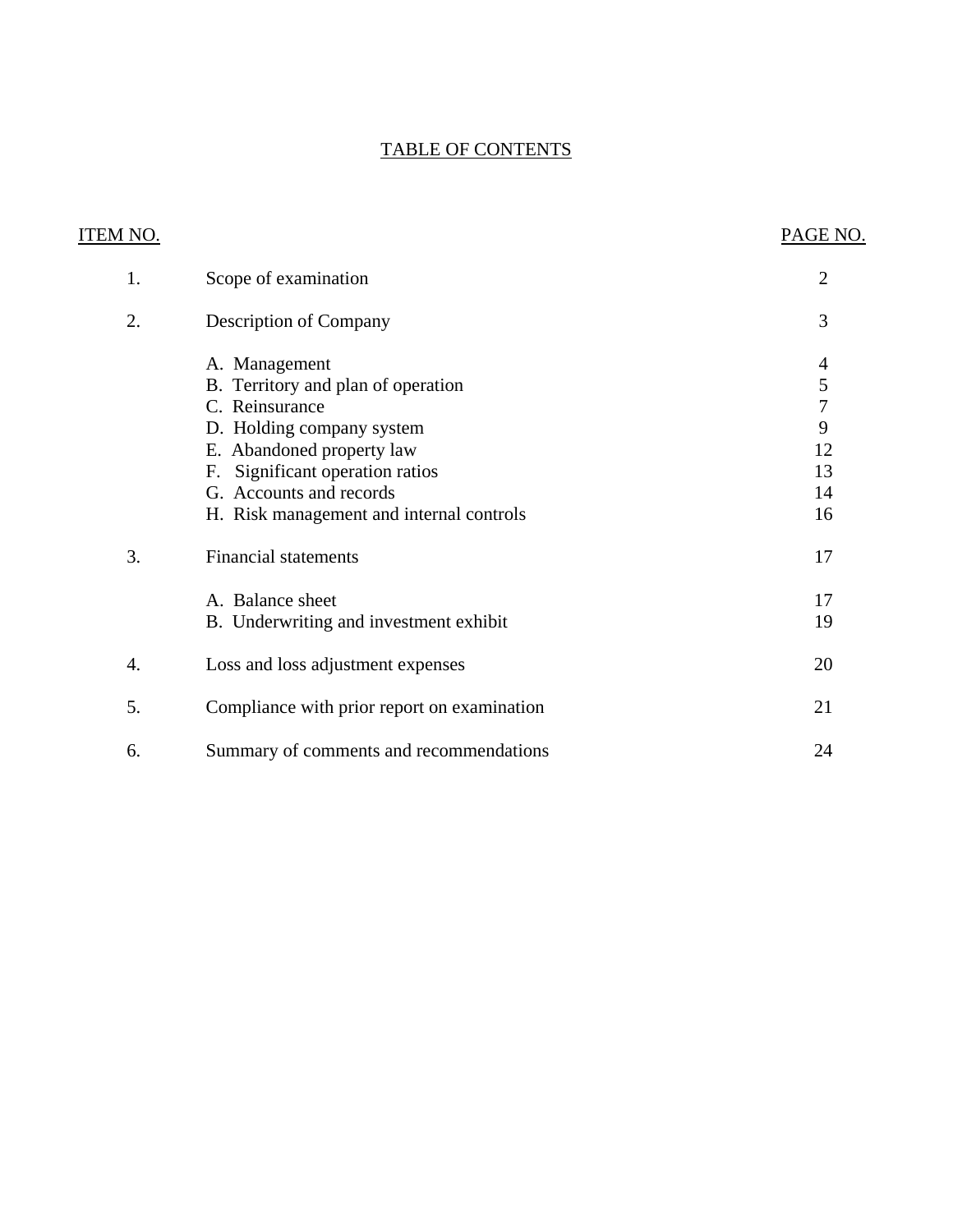

June 5, 2009

Honorable Eric R. Dinallo Superintendent of Insurance Albany, New York 12257

Sir:

Pursuant to the requirements of the New York Insurance Law, and in compliance with the instructions contained in Appointment Number 30213 dated October 7, 2008, attached hereto, I have made an examination into the condition and affairs of the AXA Insurance Company as of December 31, 2007 and submit the following report thereon.

Wherever the designation "the Company" appears herein without qualification, it should be understood to indicate the AXA Insurance Company.

Wherever the designation "Department" appears herein without qualification, it should be understood to indicate the New York Insurance Department.

The examination was conducted at the Company's main administrative office located at 17 State Street, New York, New York 10004.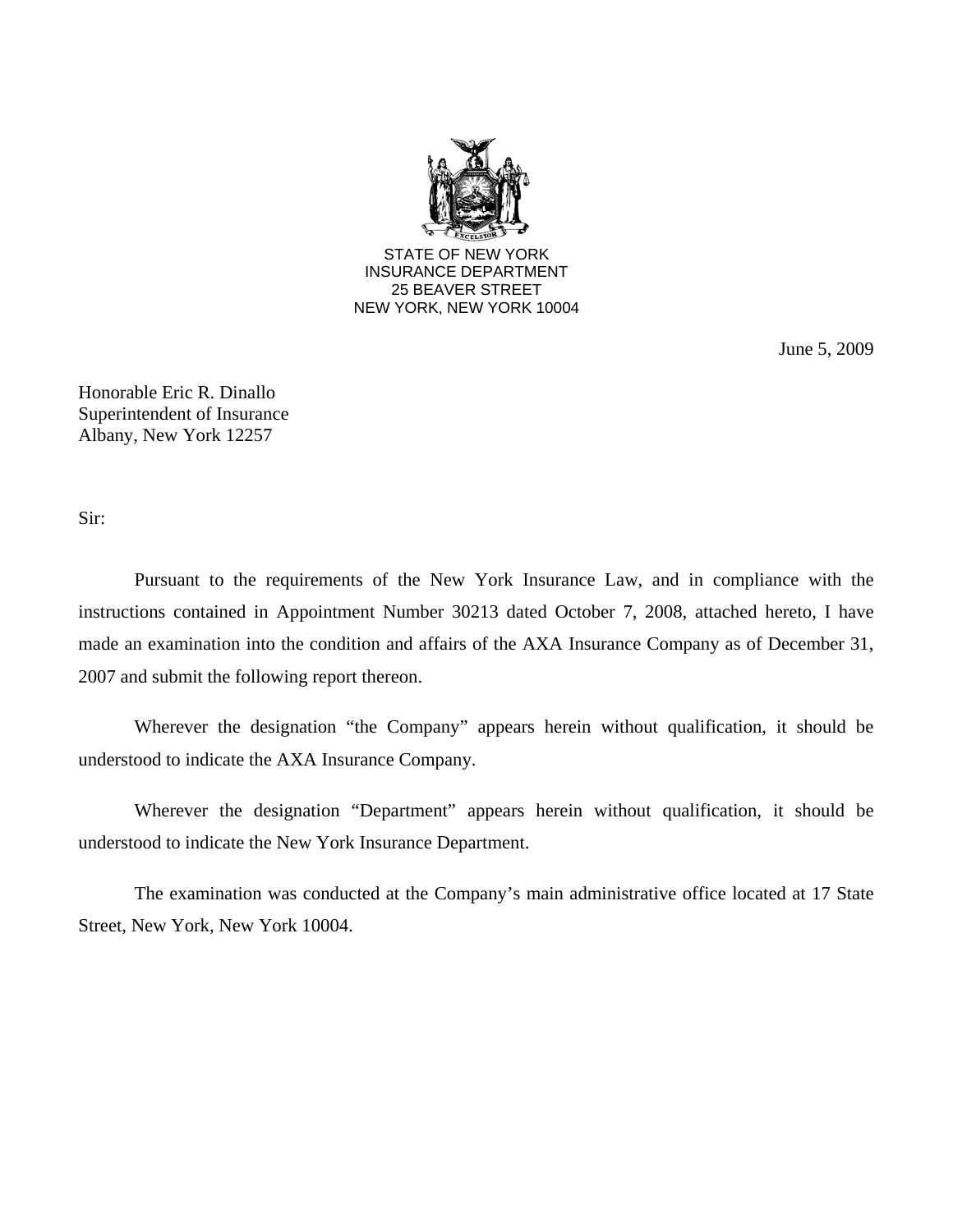#### 1. **SCOPE OF EXAMINATION**

<span id="page-3-0"></span>The Department has performed a multi-state examination of AXA Insurance Company. The previous examination was conducted as of December 31, 2002. This examination covers the fiveyear period from January 1, 2003 through December 31, 2007. Transactions occurring subsequent to this period were reviewed where deemed appropriate, by the examiner.

This examination was conducted in accordance with the National Association of Insurance Commissioners ("NAIC") Financial Condition Examiners Handbook, which requires that we plan and perform the examination to evaluate the financial condition and identify prospective risks of the Company by obtaining information about the Company including corporate governance, identifying and assessing inherent risks within the Company and evaluating system controls and procedures used to mitigate those risks. This examination also includes assessing the principles used and significant estimates made by management, as well as evaluating the overall financial statement presentation, management's compliance with Statutory Accounting Principles and annual statement instructions when applicable to domestic state regulations.

All accounts and activities of the Company were considered in accordance with the riskfocused examination process. This examination also included a review and evaluation of the Company's own control environment assessment and evaluation based upon the Company's Sarbanes-Oxley documentation and testing. The examiners also relied upon audit work performed by the Company's independent certified public accountants when appropriate.

This examination report includes a summary of significant findings for the following items as called for in the Financial Condition Examiners Handbook of the NAIC:

> Significant subsequent events Company history Corporate records Management and control Fidelity bonds and other insurance Pensions, stock ownership and insurance plans Territory and plan of operation Growth of Company Loss experience Reinsurance Accounts and records Statutory deposits Financial statements Summary of recommendations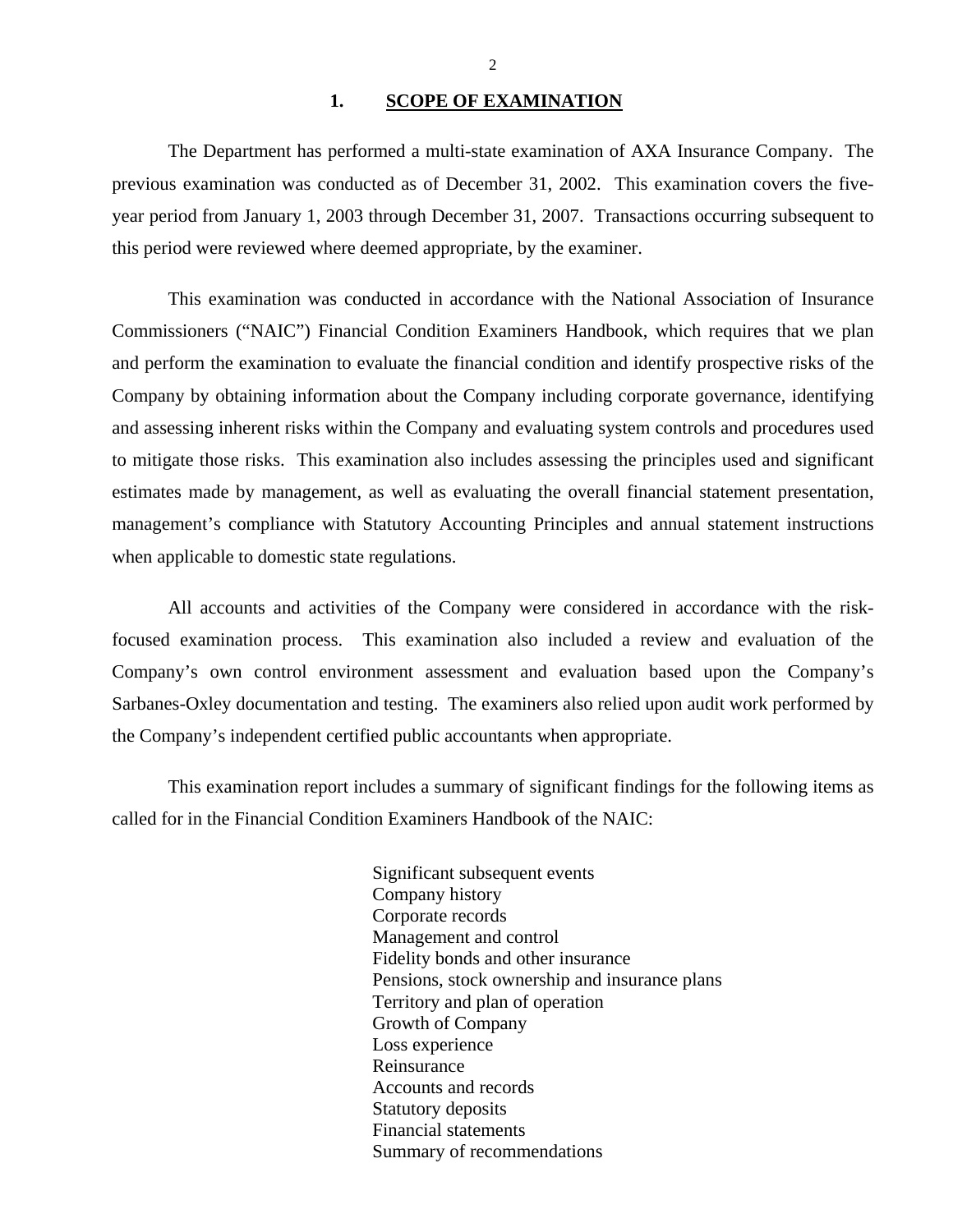A review was also made to ascertain what action was taken by the Company with regard to comments and recommendations in the prior report on examination.

This report on examination is confined to financial statements and comments on those matters, which involve departures from laws, regulations or rules, or which are deemed to require explanation or description.

## **2. DESCRIPTION OF COMPANY**

The Company was incorporated under the laws of the State of New York on November 23, 1990 as the Colonia Insurance Company and commenced business on January 1, 1991. The Company was organized to provide the vehicle for the domestication of the United States Branch of Colonia Insurance Company (Germany) ("the Branch"), pursuant to Article 72 of the New York Insurance Law. The Branch was originally established and commenced business in July 1976. Subsequent to the incorporation of the Company, its ultimate parent, Colonia Versicherung AG merged with AXA S.A.. Its ultimate parent is AXA S.A., a "société anonyme à directoire et conseil de surveillance" (a form of limited liability company) organized under the laws of France.

On January 1, 1999, the Company's name was changed to AXA Global Risks US Insurance Company. In 2000, AXA's management announced the creation of AXA Corporate Solutions, an entity which integrated the large corporate and international business and reinsurance operations. On October 19, 2000, the Company's name was again changed to AXA Corporate Solutions Insurance Company to reflect the restructuring within the AXA group of companies. In 2003, AXA implemented a new strategy and began to restructure the AXA Corporate Solutions group, effectively dismantling it. The Company adopted its current name on December 7, 2005.

At December 31, 2007, capital paid in was \$5,000,000 consisting of 89 shares of common stock with a par value of \$[56,179.78](https://56,179.78) per share. Gross paid in and contributed surplus was \$176,571,506. Gross paid in and contributed surplus increased by \$7,500,000 during the examination period, as follows:

| Year | Description                                     |             | Amount        |
|------|-------------------------------------------------|-------------|---------------|
| 2003 | Beginning gross paid-in and contributed surplus |             | \$169,071,506 |
| 2005 | <b>Cash Contribution</b>                        | \$7,500,000 |               |
|      | <b>Total Surplus Contributions</b>              |             | 7,500,000     |
| 2007 | Ending gross paid-in and contributed surplus    |             | \$176,571,506 |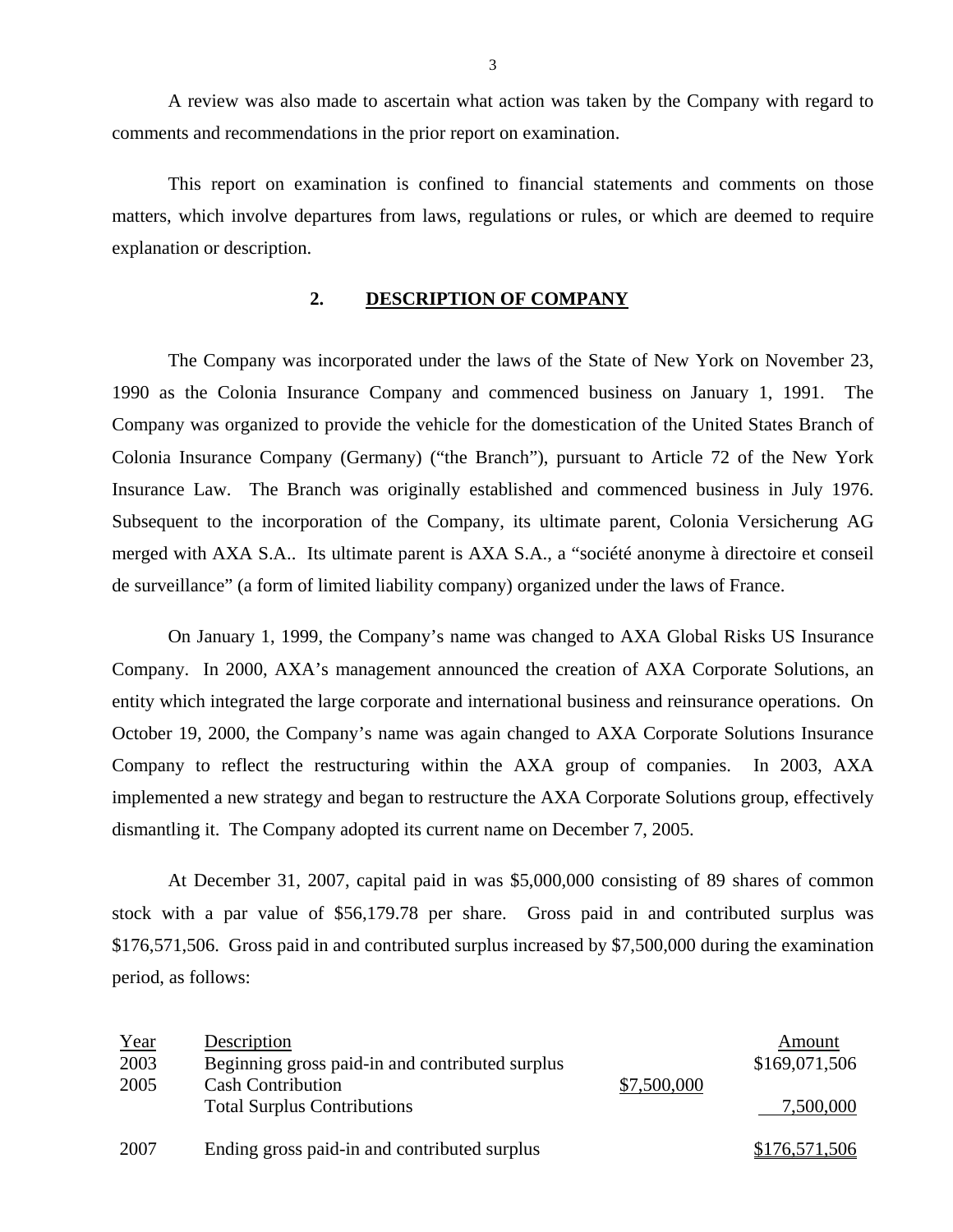<span id="page-5-0"></span>A. Management

Pursuant to the Company's charter and by-laws, as amended, management of the Company is vested in a board of directors, consisting of not less than thirteen nor more than twenty-one members. The board meets at least one time during each calendar year. At December 31, 2007, the board of directors was comprised of the following thirteen members:

| Name and Residence<br><b>Principal Business Affiliation</b> |                                           |
|-------------------------------------------------------------|-------------------------------------------|
| Francois Chavel<br>Larchmont, NY                            | Retired                                   |
| Dale Diamond<br>Tinton Falls, NJ                            | Arbitrator                                |
| Richard Dziadzio                                            | Chief Financial Officer,                  |
| New York, NY                                                | <b>AXA Financial</b>                      |
| Peter Etzenbach                                             | <b>Business Support Director,</b>         |
| Paris, France                                               | <b>GIE AXA</b>                            |
| <b>William Fawcett</b>                                      | <b>Executive Vice President,</b>          |
| New York, NY                                                | AXA Liabilities Managers, Inc.            |
| <b>Steven Goldberg</b>                                      | Chief Actuary,                            |
| New York, NY                                                | AXA Liabilities Managers, Inc.            |
| Cedric de Linares                                           | Chairman and Chief Executive Officer,     |
| Paris, France                                               | <b>AXA Liabilities Managers SAS</b>       |
| John Leston                                                 | Treasurer & Chief Financial Officer,      |
| New York, NY                                                | AXA Liabilities Managers, Inc.            |
| Patrick de la Morinerie                                     | Head of Marine Division,                  |
| Paris, France                                               | <b>AXA Corporate Solutions Assurance</b>  |
| Jean-Paul Rignault                                          | Chief Executive Officer,                  |
| Paris, France                                               | <b>AXA Corporate Solutions Assurance</b>  |
| <b>Alexandre Scherer</b>                                    | Chief Executive Officer,                  |
| New York, NY                                                | AXA Liabilities Managers, Inc.            |
| Lynne Vollmer                                               | Chief Executive Officer,                  |
| Bethesda, MD                                                | <b>PARIS RE America Insurance Company</b> |
| Susan Wilcher                                               | General Counsel & Corporate Secretary,    |
| New York, NY                                                | AXA Liabilities Managers, Inc.            |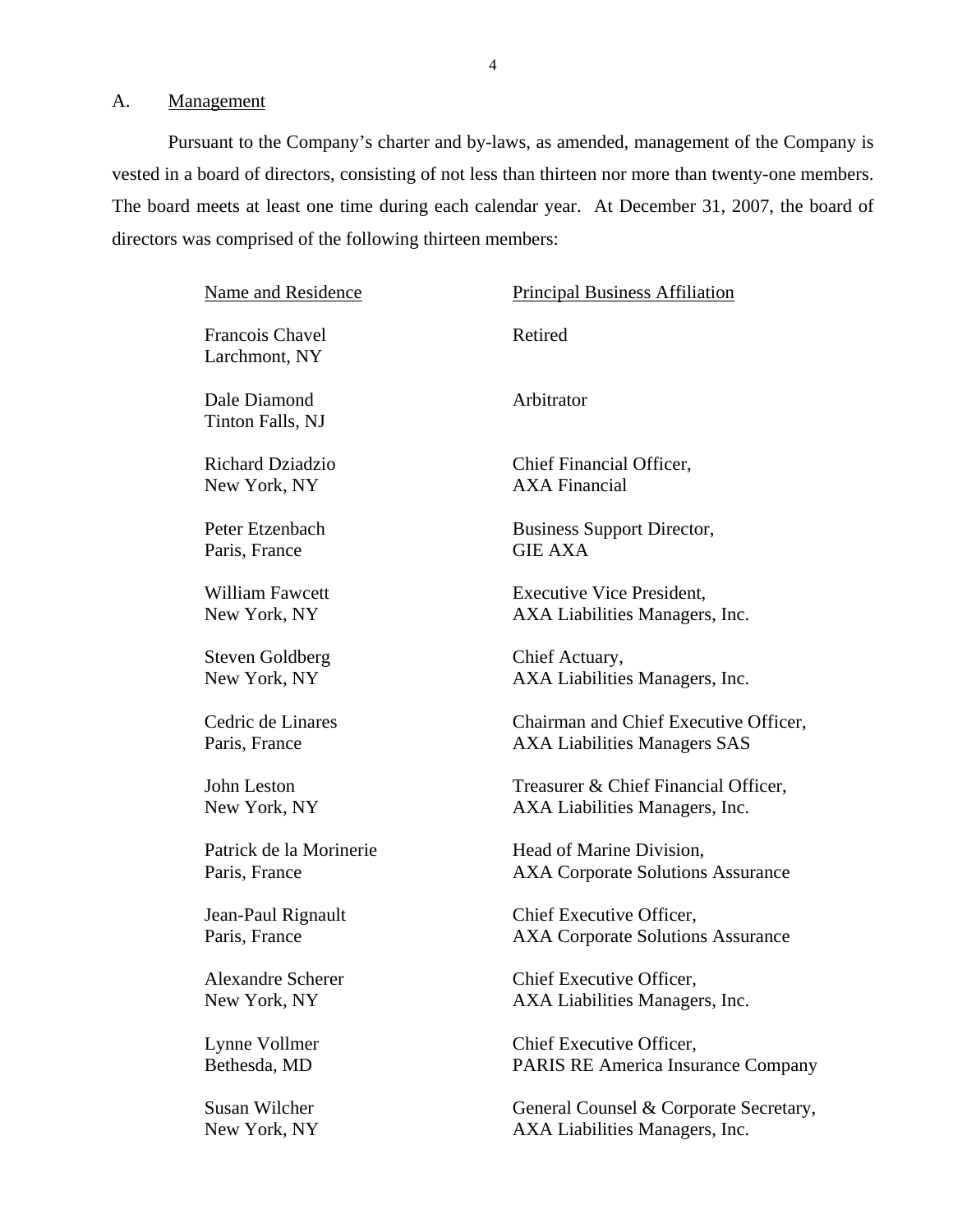A review of the minutes of the board of directors' meetings held during the examination period indicated that the meetings were generally well attended and each board member had an acceptable record of attendance.

As of December 31, 2007 the principal officers of the Company were as follows:

| Name                  | Title                                                      |
|-----------------------|------------------------------------------------------------|
| Cedric de Linares     | Chairman                                                   |
|                       |                                                            |
| Alexandre Scherer     | President & Chief Executive Officer                        |
| William Fawcett       | Executive Vice President & Chief Legal Officer             |
| John Leston           | Senior Vice President, Treasurer & Chief Financial Officer |
| Susan Wilcher         | Senior Vice President, General Counsel & Secretary         |
| <b>Steve Goldberg</b> | <b>Senior Vice President</b>                               |
| Arjun Thawani         | Vice President & Deputy Chief Financial Officer            |
| John Bado             | Vice President                                             |
| Christian Hilbrecht   | Vice President                                             |
| Robert Wolf           | Vice President                                             |
| Helen Reid            | Vice President                                             |

### B. Territory and Plan of Operation

As of December 31, 2007, the Company was licensed to write business in all fifty states and the District of Columbia. Approximately 43% of the Company's direct writings in 2007 were concentrated in New York, Virginia, New Jersey, Michigan, Texas and Pennsylvania.

As of December 31, 2007, the Company was authorized to transact the kinds of insurance as defined in the following numbered paragraphs of Section 1113(a) of the New York Insurance Law:

| P <u>aragraph</u> | Kind of Insurance                              |
|-------------------|------------------------------------------------|
| 3                 | Accident and health                            |
| 4                 | Fire                                           |
| 5                 | Miscellaneous property                         |
| 6                 | Water damage                                   |
| 7                 | Burglary and theft                             |
| 8                 | Glass                                          |
| 9                 | Boiler and machinery                           |
| 10                | Elevator                                       |
| 11                | Animal                                         |
| 12                | Collision                                      |
| 13                | Personal injury liability                      |
| 14                | Property damage liability                      |
| 15                | Workers' compensation and employers' liability |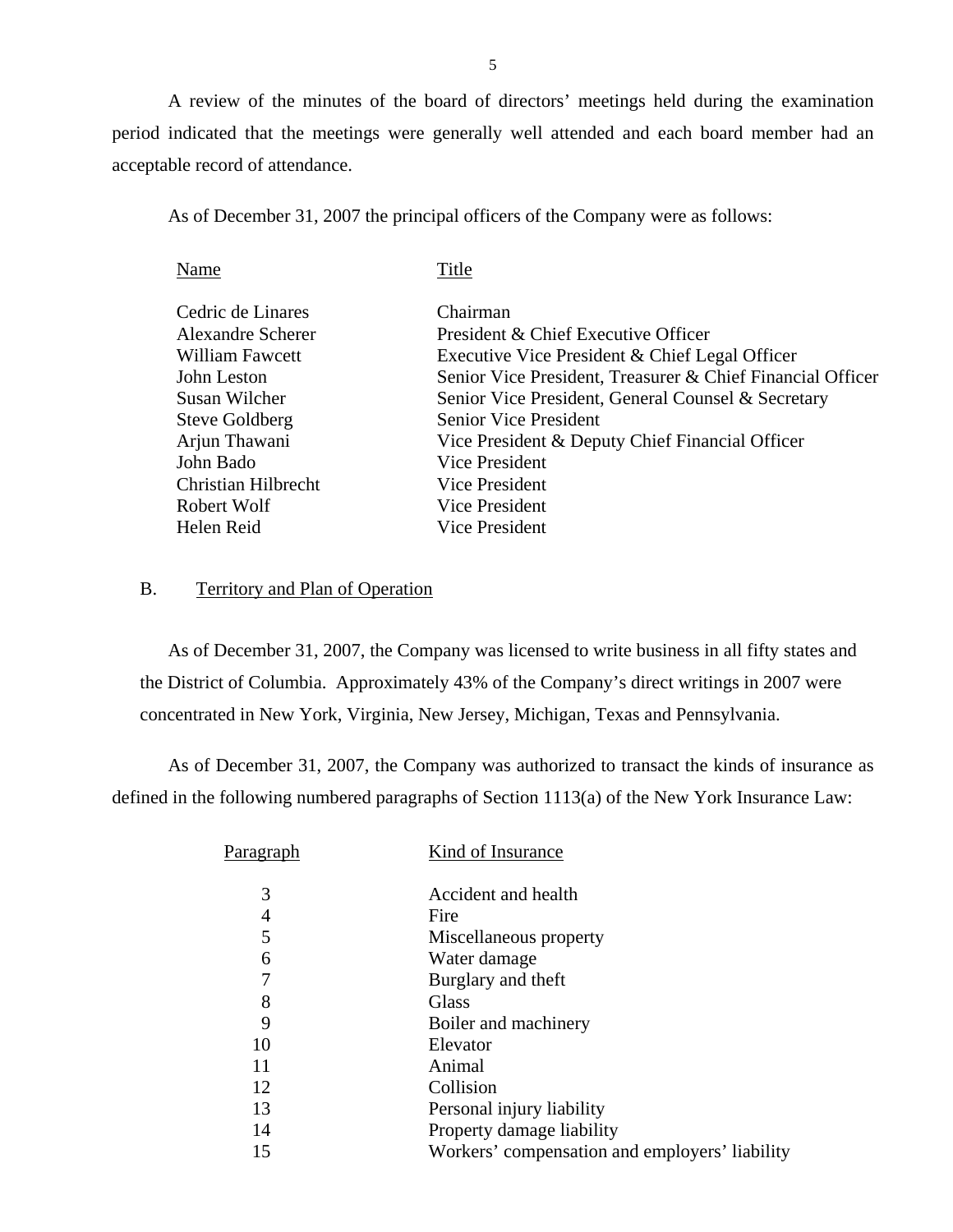| <b>Paragraph</b> | Kind of Insurance                          |
|------------------|--------------------------------------------|
| 16               | Fidelity and surety                        |
| 17               | Credit                                     |
| 19               | Motor vehicle and aircraft physical damage |
| 20               | Marine and inland marine                   |
| 21               | Marine protection and indemnity            |
|                  |                                            |

The Company is also authorized to transact such workers' compensation insurance as may be incidental to coverages contemplated under paragraphs 20 and 21 of Section 1113 (a) of the New York Insurance Law, including insurances described in the Longshoremen's and Harbor Workers' Compensation Act (Public Law No. 803,  $69<sup>th</sup>$  Congress as amended; 33 USC Section 901 et seq. as amended) and the kinds of insurance and reinsurance as authorized by Section 4102(c) of the New York Insurance Law. Additionally, the Company is authorized to transact the business of special risk insurance as defined in Article 63 of the New York Insurance Law.

Based upon the lines of business for which the Company is licensed, and the Company's current capital structure, and pursuant to the requirements of Articles 13, 41 and 63 of the New York Insurance Law, the Company is required to maintain a minimum surplus to policyholders in the amount of \$35,000,000.

The following schedule shows the direct premiums written by the Company both in New York and in total for the period under examination:

|               |                |                               | Premiums Written in New York as a    |
|---------------|----------------|-------------------------------|--------------------------------------|
| Calendar Year | New York State | <b>Total Premiums Written</b> | Percentage of Total Premiums Written |
|               |                |                               |                                      |
| 2003          | \$13,374,001   | \$94,696,425                  | 14.12%                               |
| 2004          | \$10,609,576   | \$104,711,617                 | 10.13%                               |
| 2005          | \$7,625,677    | \$86,976,627                  | 8.77%                                |
| 2006          | \$13,174,941   | \$113,443,594                 | 11.61%                               |
| 2007          | \$9,869,661    | \$95,248,389                  | 10.36%                               |
|               |                |                               |                                      |

#### DIRECT PREMIUMS WRITTEN

The Company historically wrote multi-line property and casualty coverages and reverse-flow business, but very poor results forced it to refocus on more clearly defined segments. Becoming part of the AXA Corporate Solutions organization in 2000, it began to write corporate business with new underwriting guidelines. However, AXA Corporate Solutions decided at the end of 2002 to withdraw from most of its U.S. property and casualty operations. It exited U.S.-based reinsurance and program

6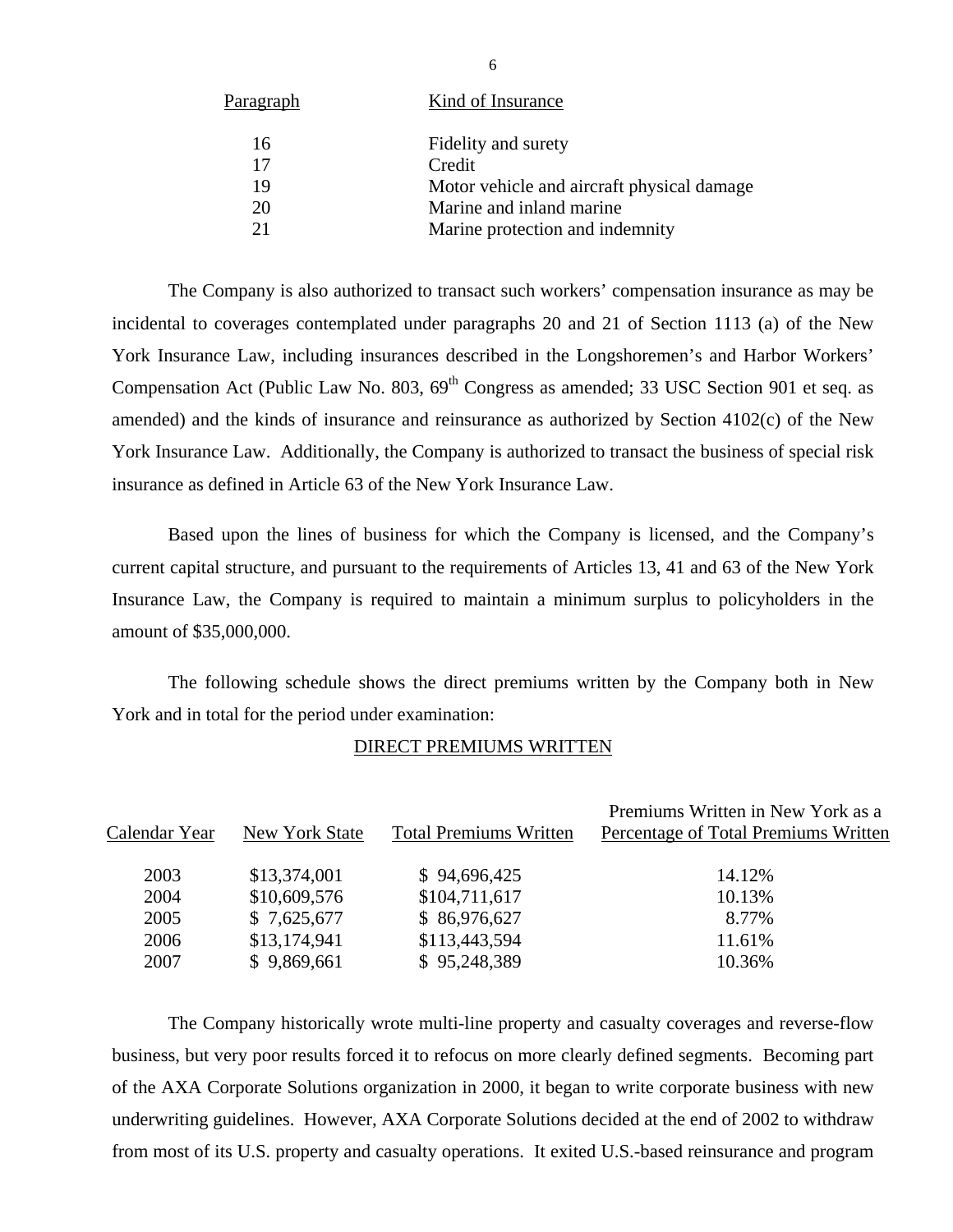<span id="page-8-0"></span>business and began to concentrate only on selected specialty and reverse-flow business, using this company. Since 2003, the Company has focused on writing aviation, space, marine, as well as the U.S. exposures of international entities where the foreign exposures are insured by alien affiliates of the Company. It obtains reinsurance from these alien affiliates in the form of 95% quota share and per risk excess and stop loss treaties. Business is produced through brokers, through AXA Space Inc., an affiliate which acts as the managing general agent and third party administrator for their space and telecommunications business, and through Britt Paulk Insurance Agency which handles their aviation business throughout the United States.

## C. Reinsurance

 pursuant to the terms of facultative agreements with both authorized and unauthorized cedants. Assumed reinsurance accounted for 8.9% of the Company's gross premium written at December 31, 2007. During the period covered by this examination, the Company's assumed reinsurance business has increased since the last examination. The Company's assumed reinsurance program consists mainly of the Company's space and marine program and policies classified in the company's system as run-off business emanating from the old energy, domestic property and pools underwriting products. The coverage assumed was on a quota share and excess of loss basis,

Additionally, the Company's participation in various voluntary pools is reflected in its assumed reinsurance activity. The Company utilizes reinsurance accounting as defined in the NAIC Accounting Practices and Procedures Manual, Statement of Statutory Accounting Principles ("SSAP") No. 62 for all of its assumed reinsurance business.

The Company has structured its ceded reinsurance program to limit its maximum exposure to any one risk to three million dollars. Effective January 1, 2007, the Company entered into four quota share agreements with affiliated companies (collectively referred to as "the reinsurers"), which are similar in nature. Under the terms of the agreements, the Company cedes 95% of the ultimate net loss resulting from each loss occurrence on policies written by the Company. Each quota share agreement has six sections and the maximum exposure on policies ceded is as follows:

- Property, with limits of up to \$450 million each policy.
- Casualty, with limits of \$10 million each policy, \$20 million annual aggregate limit each policy.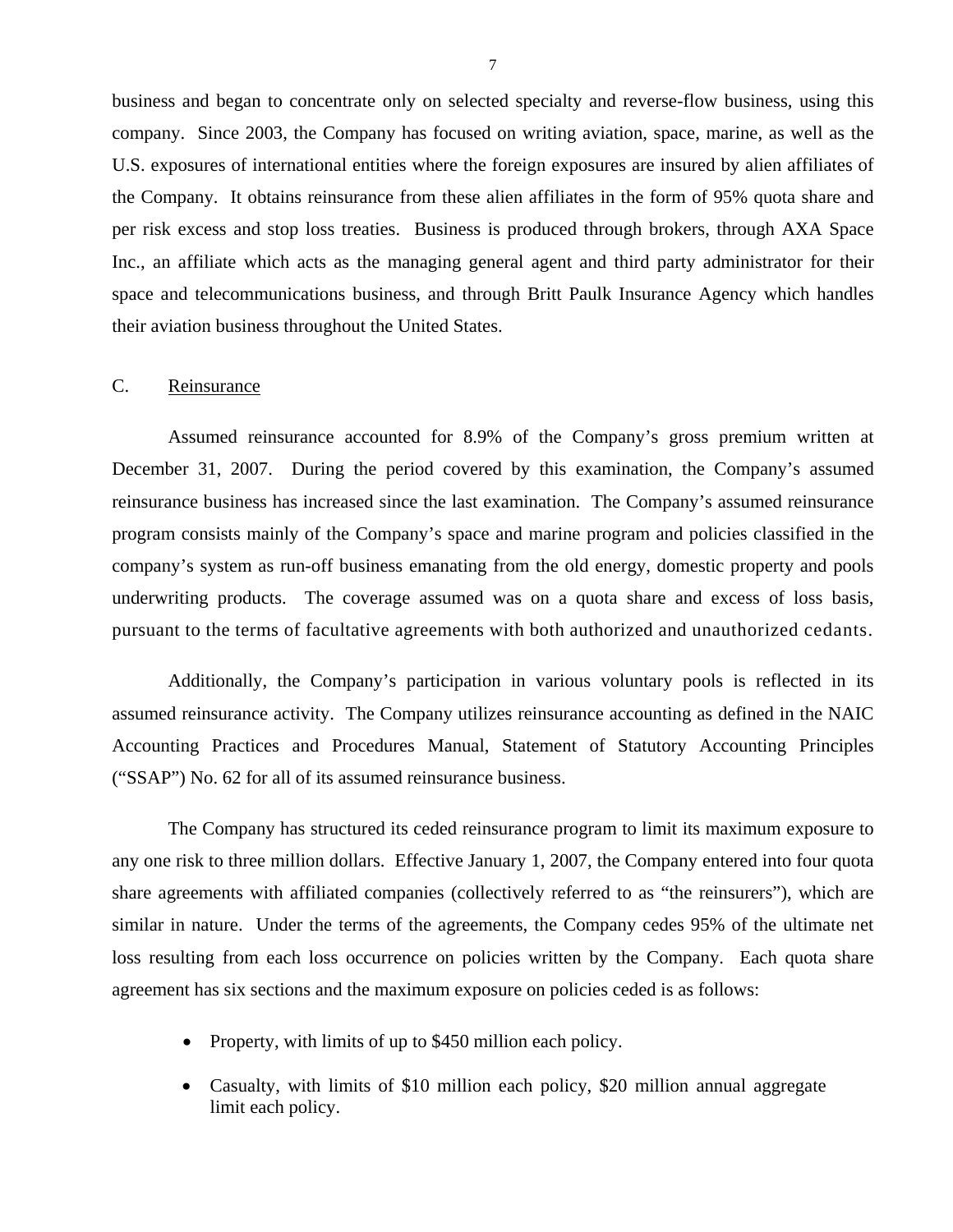- Marine, with limits of \$45 million hull, cargo and third party liability combined each vessel.
- Aviation, with limits of \$112.5 million hull, cargo and third party liability combined each aircraft.
- Terrorism, with limits of \$450 million each policy.
- Other, with limits of \$5 million each policy.

Effective January 1, 2007, the Company entered into three property per risk excess of loss reinsurance agreements and four stop loss agreements with affiliated companies (collectively referred to as "the reinsurers"), which are similar in nature to protect its retention under the quota share agreements. Under the terms of the property per risk excess of loss agreements, the reinsurers shall indemnify the Company for 100% of the amount by which the Company's ultimate net loss exceeds the Company's retention of \$3,000,000 up to a limit of \$19,500,000 each risk, each occurrence for policies classified as property and/or aviation. Under the terms of the stop loss agreements, the Company retains and is liable for an amount of aggregate net loss equal to 65% of the subject net earned retained premium (hereinafter "Company's retention"). The reinsurers reimburse the Company an amount equal to 100% of the greater of (i) the difference between the aggregate net loss and the Company's retention and (ii) zero up to the reinsurers' limit of \$45,000,000.

The Company entered into several 100% quota share facultative certificates with affiliates. Upon review of these arrangements, it was noted that the certificates included the required provisions. pursuant SSAP No. 62 paragraph 8 of the NAIC Accounting Practices and Procedures Manual.

In 2004, the Company entered into an adverse development reinsurance agreement with its intermediate parent, AXA Corporate Solutions Reinsurance Company. The effect of this agreement is to protect the Company up to a limit of \$15 million against adverse development of net claims occurring in accident years 2003 and prior.

Reinsurance agreements with affiliates were reviewed for compliance with Article 15 of the New York Insurance Law. It was noted that all affiliated reinsurance agreements were filed with the Department pursuant to the provisions of Section 1505(d)(2) of the New York Insurance Law.

It is the Company's policy to obtain the appropriate collateral for its cessions to unauthorized reinsurers. Letters of credit obtained by the Company to take credit for cessions to unauthorized reinsurers were reviewed for compliance with Department Regulations 133. The review revealed that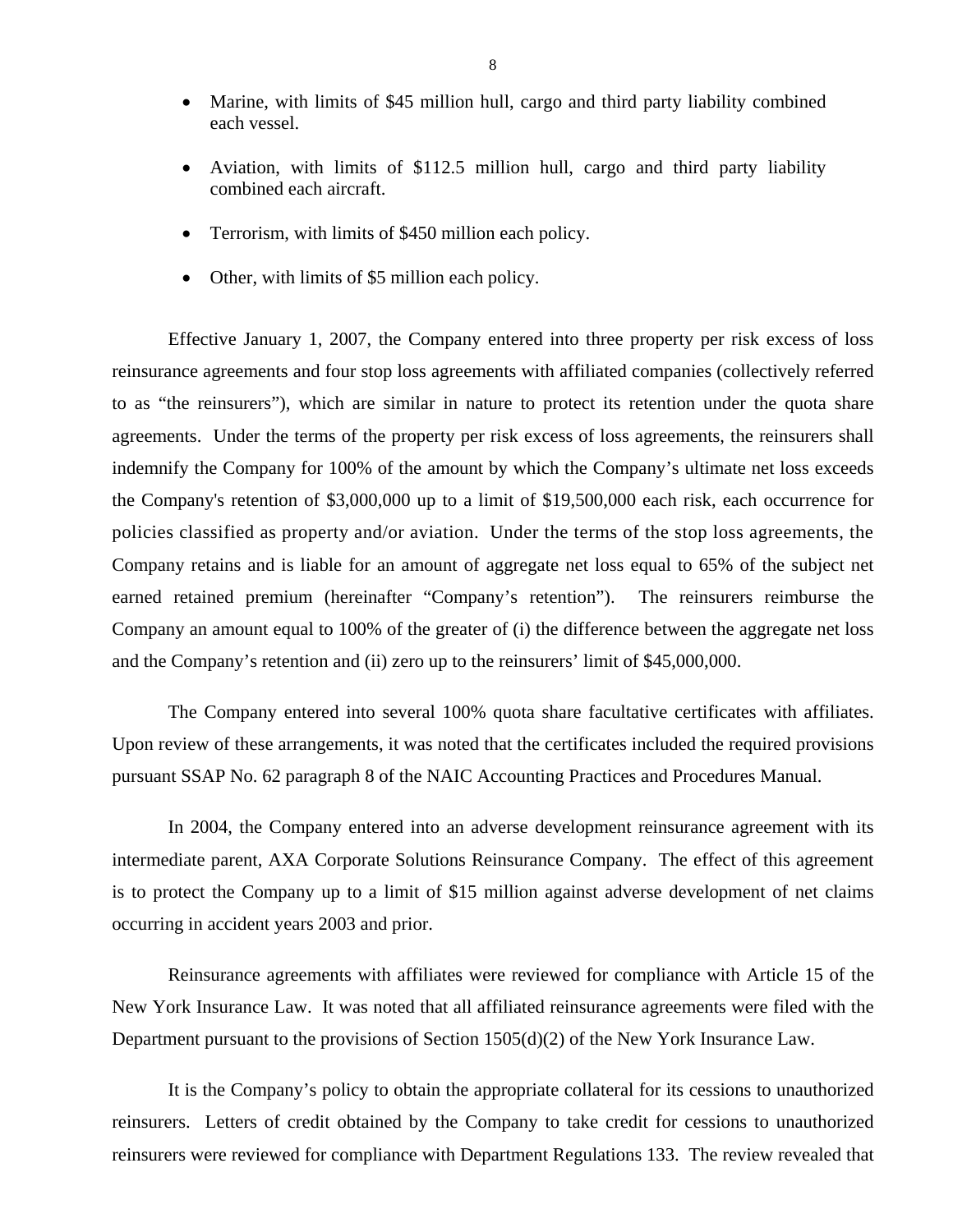<span id="page-10-0"></span>several letters of credit with balances of \$40,984,316 or 99% of the total amount at December 31, 2007 were not in compliance with Part 79 of Department Regulation 133. It is recommended that the Company amend the letters of credit upon their renewals to include all required provisions set forth in Part 79 of Department Regulation 133. A similar recommendation was made in the prior report on examination.

All ceded reinsurance agreements in effect as of the examination date were reviewed and found to contain the required clauses, including an insolvency clause meeting the requirements of Section 1308 of the New York Insurance Law.

Examination review of the Schedule F data reported by the Company in its filed annual statement was found to accurately reflect its reinsurance transactions. Additionally, management has represented that all material ceded reinsurance agreements transfer both underwriting and timing risk as set forth in SSAP No. 62. Representations were supported by appropriate risk transfer analyses and an attestation from the Company's chief executive officer pursuant to the NAIC Annual Statement Instructions. Additionally, examination review indicated that the Company was not a party to any finite reinsurance agreements. All ceded reinsurance agreements were accounted for utilizing reinsurance accounting as set forth in paragraphs 25 and 26 of SSAP No. 62.

## D. Holding Company System

The Company is a member of the AXA Group, whose ultimate parent is AXA S.A. ("AXA"), a French "société anonyme à directoire et conseil de surveillance" (a form of limited liability company). The Company is a wholly-owned subsidiary of AXA Delaware LLC, a limited liability corporation domiciled in Delaware, which is ultimately controlled by AXA.

A review of the holding company registration statements filed with this Department indicated that such filings were complete and filed in a timely manner pursuant to Article 15 of the New York Insurance Law and Department Regulation 52.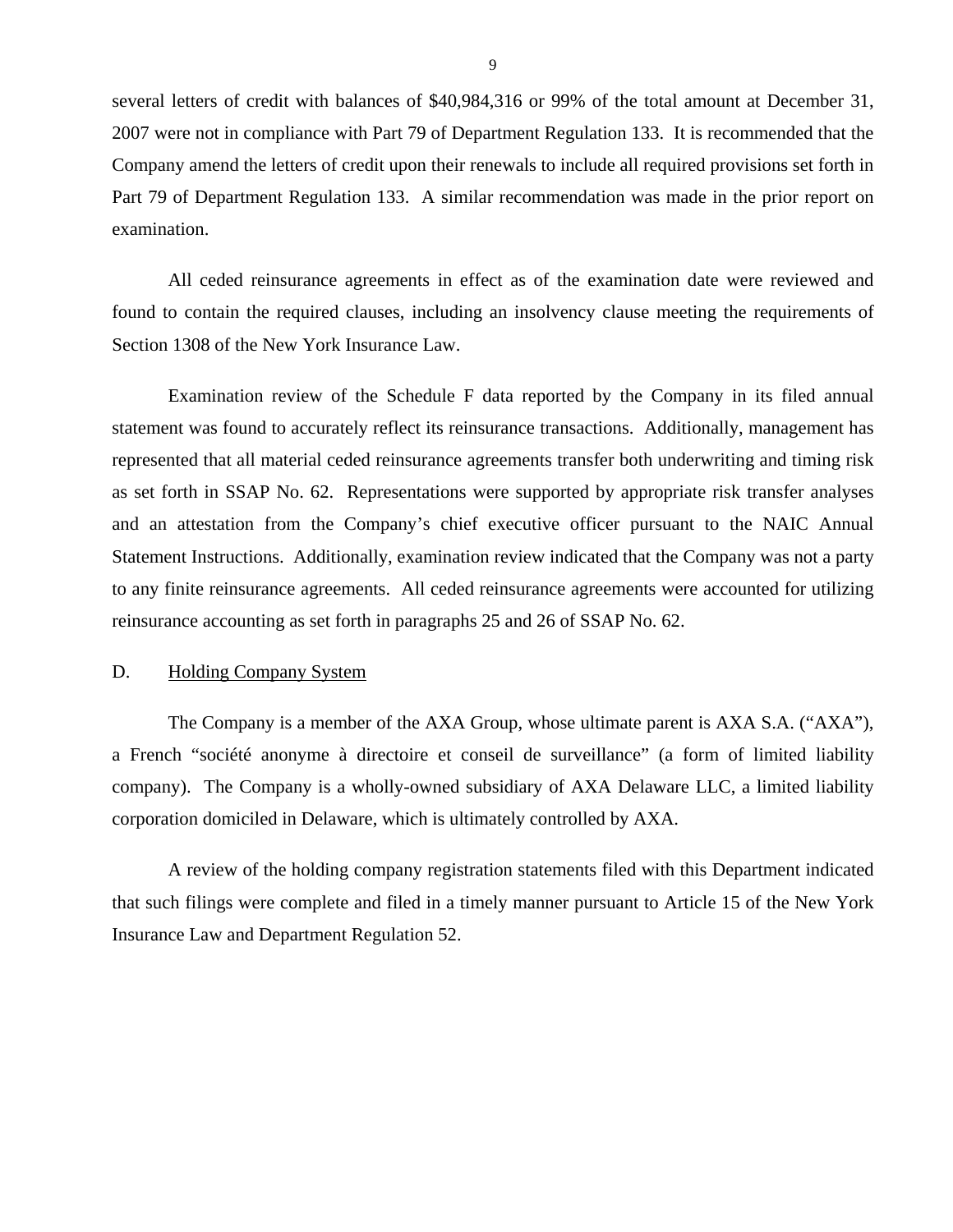AXA S.A.  $\overline{\phantom{a}}$ AXA America Holdings, Inc. (100%)  $\overline{\mathsf{L}}$ AXA America Corporate Solutions, Inc. (100%)  $\blacksquare$ AXA Corporate Solutions Reinsurance Company (100%) \.. ~  $\overline{\phantom{a}}$ AXA Re Property & AXA Corporate Solutions <br>AXA Delaware LLC AXA Delaware LLC AXA Re Property & Casualty Insurance Life Reinsurance Company (100%) Company (100%)  $(100\%)$  $\bigvee \quad (100\%) \quad \bigvee \quad (100\%)$ I AXA Insurance Company (100%)

 $\diagdown$ 

The following is an abridged chart of the holding company system at December 31, 2007: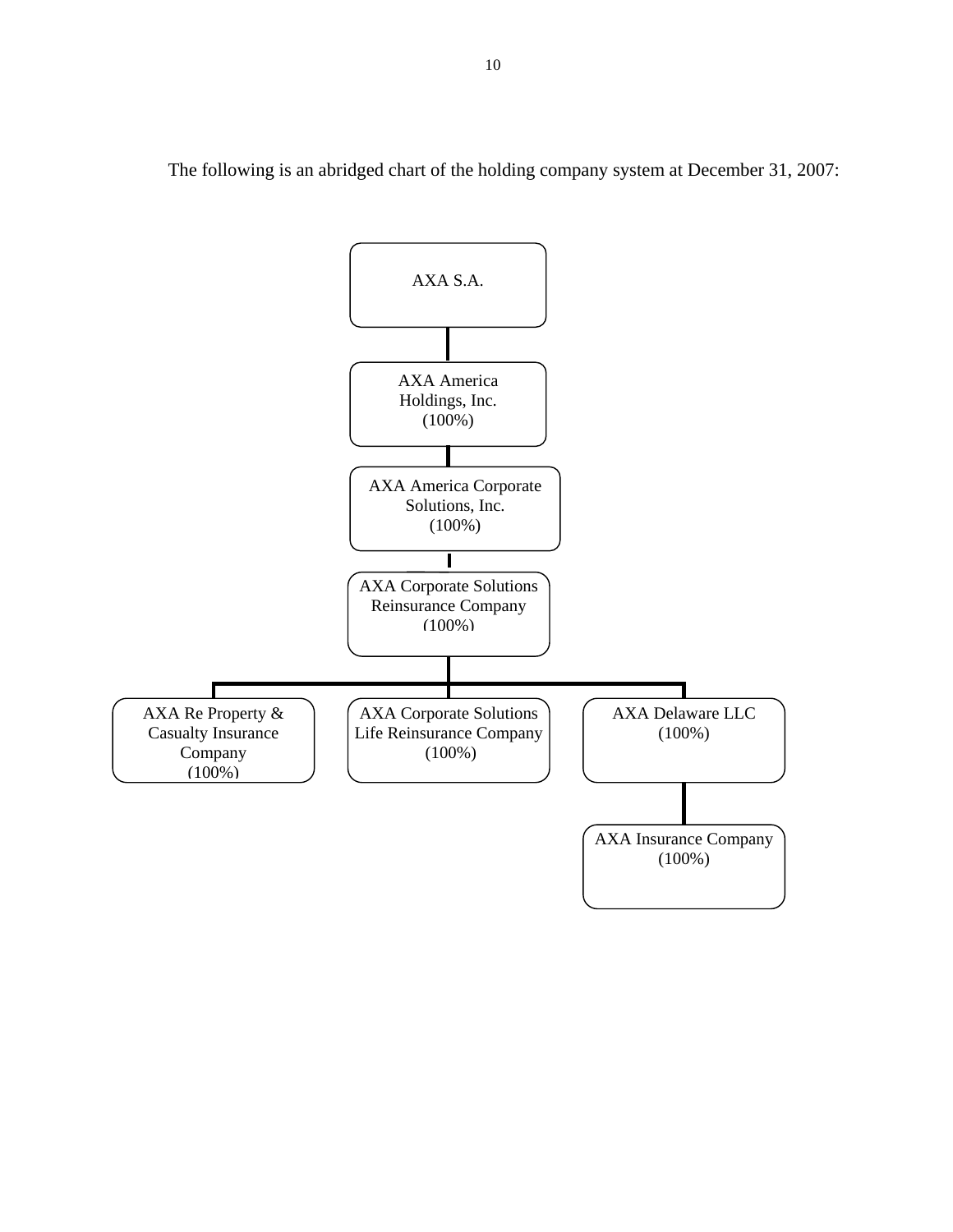At December 31, 2007, the Company was party to the following agreements with other members of its holding company system:

#### 1. Cost Allocation Agreement

Effective January 1, 2004, as amended September 8, 2005, the Company entered into an administrative and service agreement with its affiliate, AXA Liabilities Managers, Inc. ("AXALM"). Under the terms of the agreement, AXALM will provide or arrange for the provision of administrative, management and other services requested by the Company. All services related to the business operations are included in this agreement.

The agreement and amendment were filed with this Department pursuant to Section 1505 of the New York Insurance Law and approved on December 23, 2003 and September 8, 2005, respectively.

#### 2. Discretionary Investment Advisory Agreement

Effective June 6, 2002, as amended March 19, 2008, the Company entered into a discretionary investment advisory agreement with its affiliate, AllianceBerstein L.P. ("AllianceBerstein"). Under the terms of the agreement, AllianceBerstein has full discretion and agrees to supervise and direct the investment of the Company's investment account in accordance with the written investment objectives, policies and restrictions of the Company.

The agreement and amendment were filed with the Department pursuant to Section 1505 of the New York Insurance Law and was approved on June 4, 2002 and February 4, 2008, respectively.

#### 3. Tax Allocation Agreement

Effective April 2, 2001, the Company entered into a tax allocation agreement with its intermediate parent, AXA America Corporate Solutions, Inc. The agreement was submitted to and non-disapproved by this Department pursuant to the provisions of Section 1505(d) of the New York Insurance Law on November 29, 2000.

The tax allocation agreement by and between the Company and its intermediate parent, AXA America Corporate Solutions, Inc. complied with the guidelines set forth in Department Circular Letter No. 33 (1979).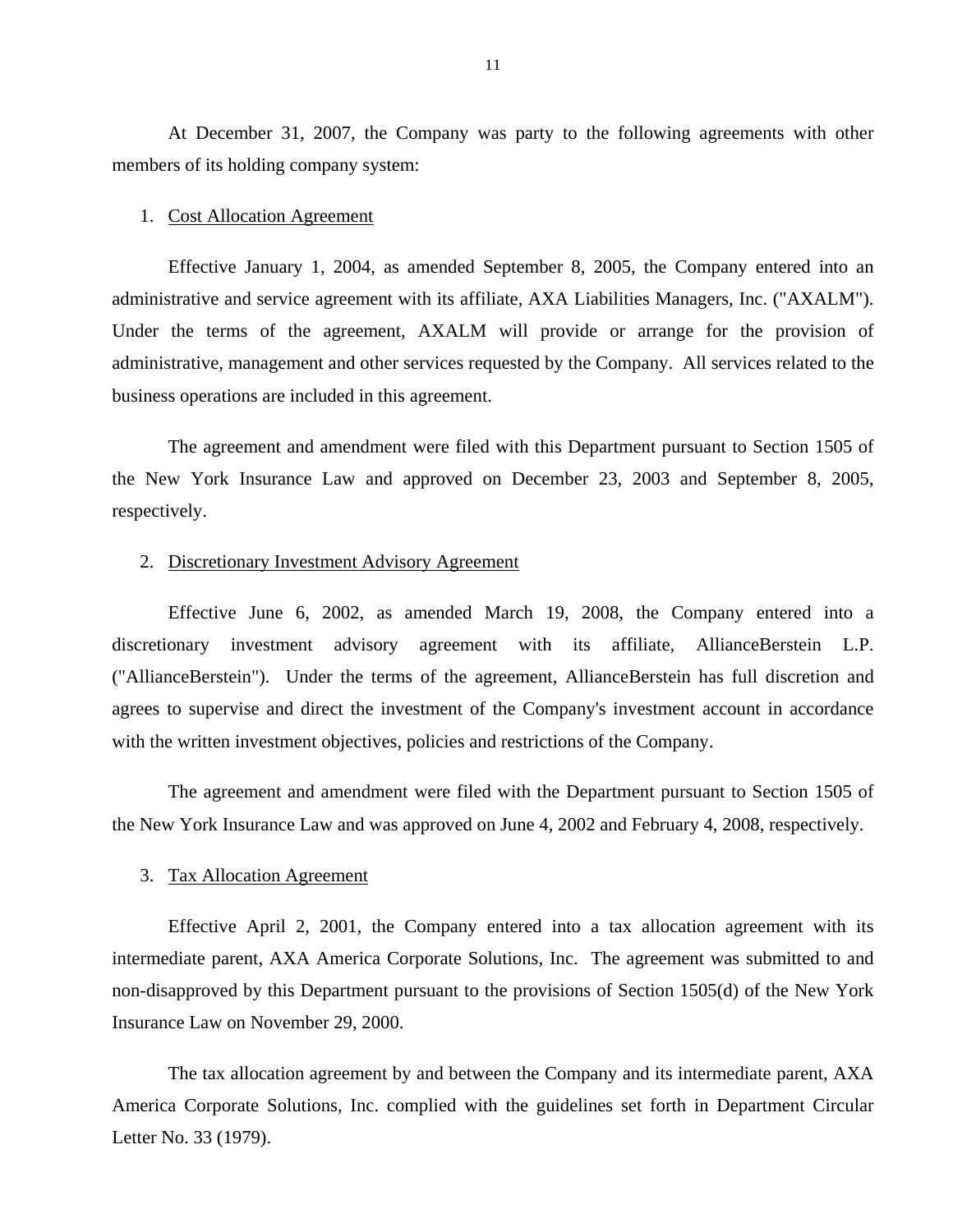#### <span id="page-13-0"></span>4. Guarantee Agreement

Effective July 1, 2001, the Company entered into a guarantee agreement with its intermediate parent, AXA Corporate Solutions Reinsurance Company ("ACSRC") for the purpose of strengthening the Company's A.M. Best rating. Under the terms of the agreement, ACSRC unconditionally guarantees the claims paying obligations of the Company arising under insurance contracts issued by the Company.

It was noted that the agreement was not filed with the Department prior to its implementation, but was filed during the course of the last report on examination (2002) on February 19, 2003.

#### 5. Guarantee Agreement

Effective July 20, 2004, the Company entered into a guarantee agreement with its affiliate AXA RE Paris ("AXA RE") for the purpose of strengthening the Company's financial and claims paying rating from the appropriate rating agencies. Under the terms of the agreement, AXA RE unconditionally guarantees the claims paying obligations of the Company arising under insurance contracts issued by the Company. As of December 31, 2007, AXA RE has not been required to make any payments nor establish any reserve under this guarantee agreement.

It was noted that the agreement was not filed with the Department pursuant to the provisions of Section 1505 of the New York Insurance Law. It is recommended that the Company comply with the provisions of Section 1505 of the New York Insurance Law. A similar recommendation was contained in the prior report on examination.

#### E. Abandoned Property Law

Section 1316 of the New York Abandoned Property Law provides that amounts payable to a resident of this state from a policy of insurance, if unclaimed for three years, shall be deemed to be abandoned property. Such abandoned property shall be reported to the comptroller on or before the first day of April each year. Such filing is required of all insurers regardless of whether or not they have any abandoned property to report.

The Company could not provide documentation that such reports were filed for calendar years 2003 through 2007. In addition, the Company indicated that they were unable to ascertain if any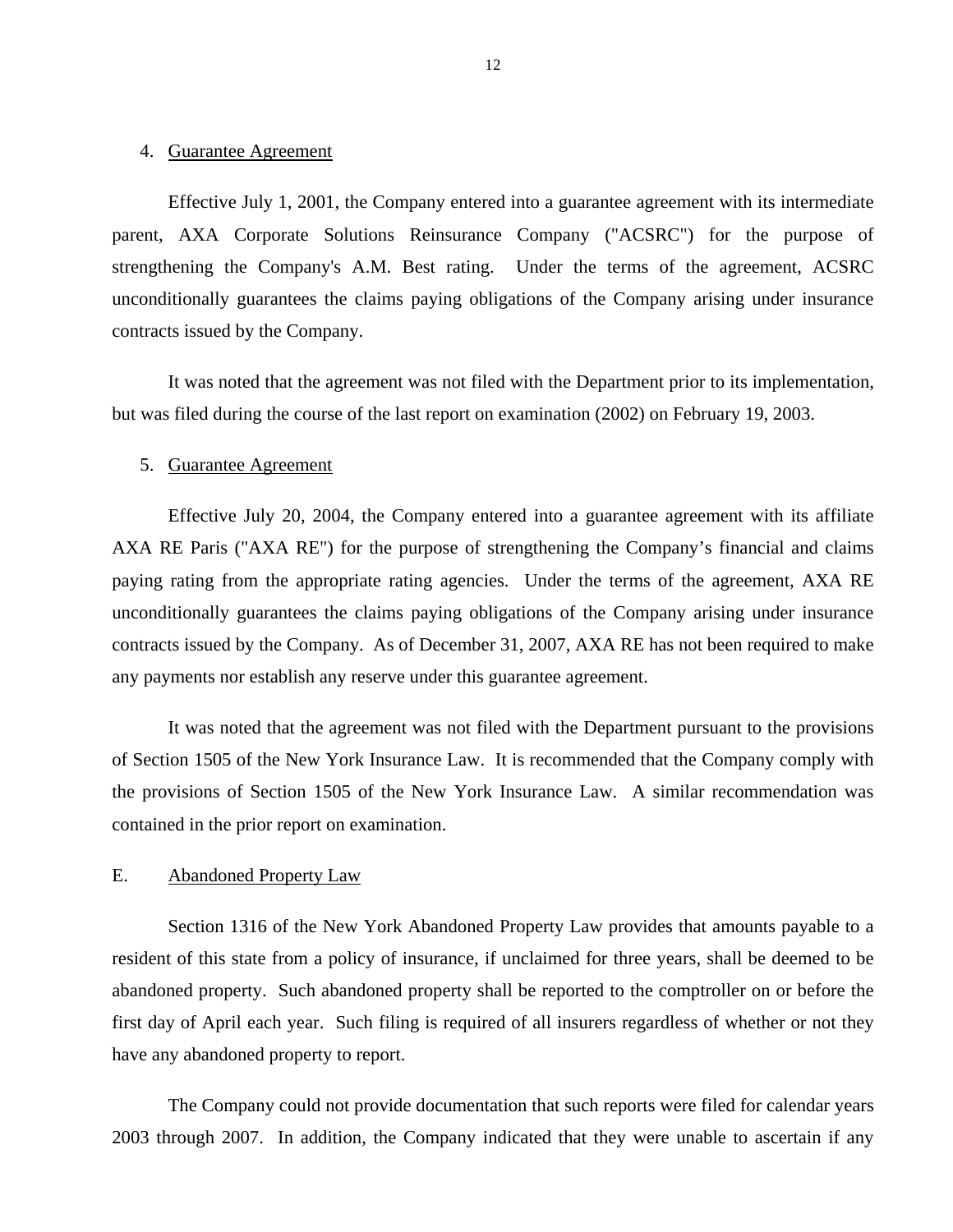escheatable funds were required to be submitted to the State Comptroller due to the corruption of the data in their claims system several years ago.

It is recommended that the Company comply with Section 1316 of the New York Abandoned Property Law in filing the required abandoned property reports with the New York State Comptroller's Office and maintain proper documentation indicating that such reports were filed.

It is recommended that the Company submit the appropriate amount of escheatable funds to the State Comptroller in accordance with Section 1316 of the New York Abandoned Property Law.

## F. Significant Operating Ratios

The following ratios have been computed as of December 31, 2007, based upon the results of this examination:

| Net premiums written in 2007 to surplus as regards policyholders                       | $0\%$  |
|----------------------------------------------------------------------------------------|--------|
| Liabilities to liquid assets (cash and invested assets less investments in affiliates) | 59%    |
| Premiums in course of collection to surplus as regards policyholders                   | $17\%$ |

The above ratios fall within the benchmark ranges set forth in the Insurance Regulatory Information System of the National Association of Insurance Commissioners.

The underwriting ratios presented below are on an earned/incurred basis and encompass the five-year period covered by this examination:

|                                                                                      | Amounts                    | Ratios            |
|--------------------------------------------------------------------------------------|----------------------------|-------------------|
| Losses and loss adjustment expenses incurred<br>Other underwriting expenses incurred | \$24,873,773<br>19,664,399 | 147.75%<br>116.81 |
| Net underwriting loss                                                                | (27,703,048)               | (164.56)          |
| Premiums earned                                                                      | \$16,835,124               | 100.00%           |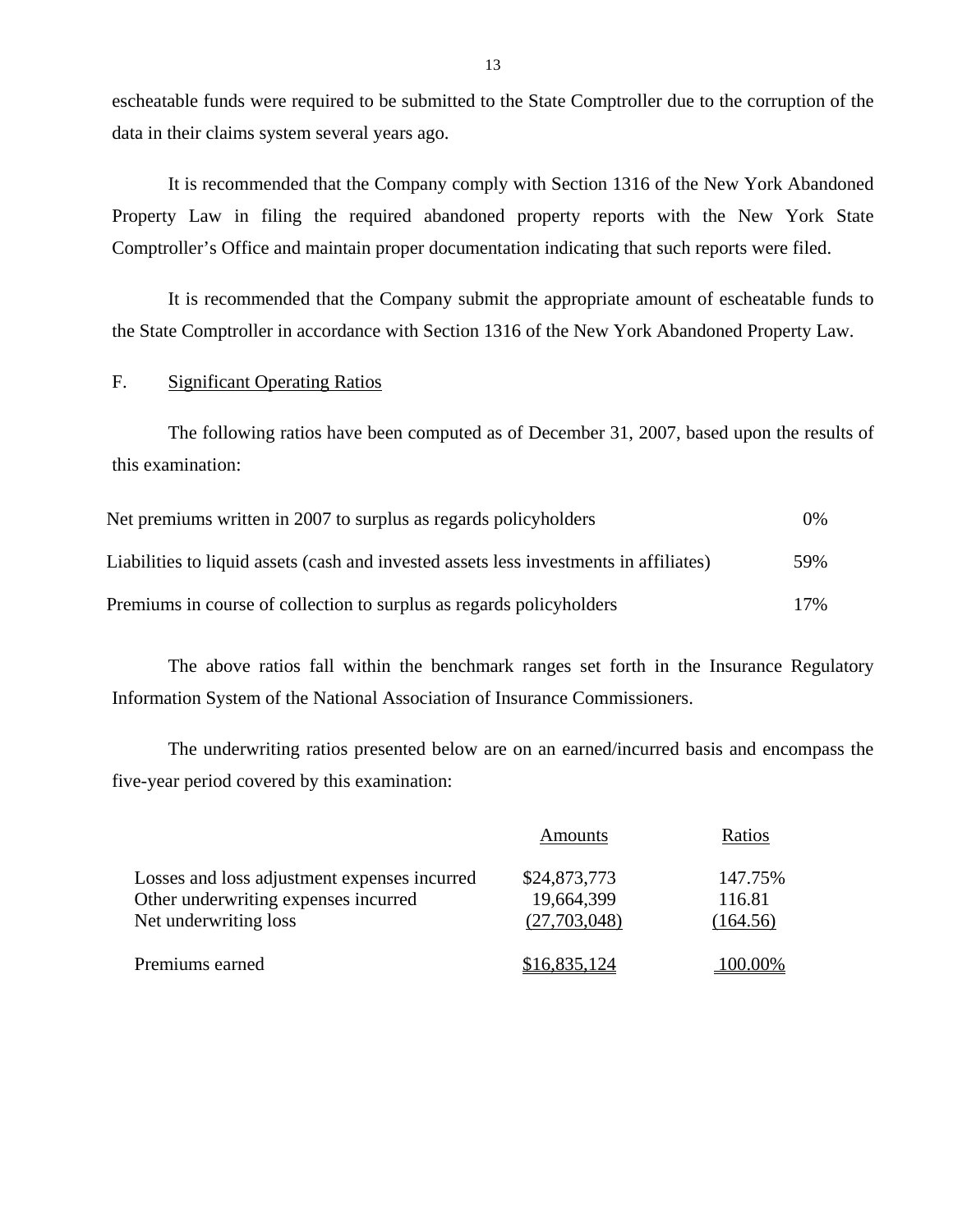#### <span id="page-15-0"></span>G. Accounts and Records

During the period under examination, the examiners noted the following deficiencies in the Company's system of account and records:

#### 1. Uncollected Premiums & Agents' Balances in Course of Collection

The Company reported \$5,233,295 of installment premiums as premiums in course of collection in the 2007 annual statement. The Company reclassified the installment premiums to deferred premiums, agents' balances and installments booked but deferred and not yet due in 2008.

The Company did not account for overdue agents' balances in accordance with Section 1301(a)(11) of the New York Insurance Law and SSAP No. 6 of the NAIC Accounting Practices and Procedures Manual. The Company used determination dates other than the due dates specified in SSAP No. 6 for calculation of overdue amounts. The incorrect determination dates did not cause a material difference in the amount of overdue premiums; however, it is recommended that the Company report overdue premiums and agents' balances in accordance with Section 1301(a)(11) of the New York Insurance Law and SSAP No. 6 of the NAIC Accounting Practices and Procedures Manual.

## 2. Deferred Premiums, Agents' Balances and Installments Booked but Deferred and Not Yet Due

The Company did not account for overdue installment premiums in accordance with the provisions of Part 110.1 of the Department Regulation 13A and SSAP No. 6 of the NAIC Accounting Practices and Procedures Manual. The Company only non-admitted the part of the installment premium that was overdue without non-admitting all future installments that have been recorded on that policy, which is contrary to the provisions of Part 110.1 of the Department Regulation 13A and SSAP No. 6 of the NAIC Accounting Practices and Procedures Manual.

The failure to non-admit future installments when the current installments were overdue did not cause a material difference in the amount of overdue installment premiums; however, it is recommended that the Company report overdue installment premiums in accordance with Part 110.1 of the Department Regulation 13A and SSAP No. 6 of the NAIC Accounting Practices and Procedures Manual.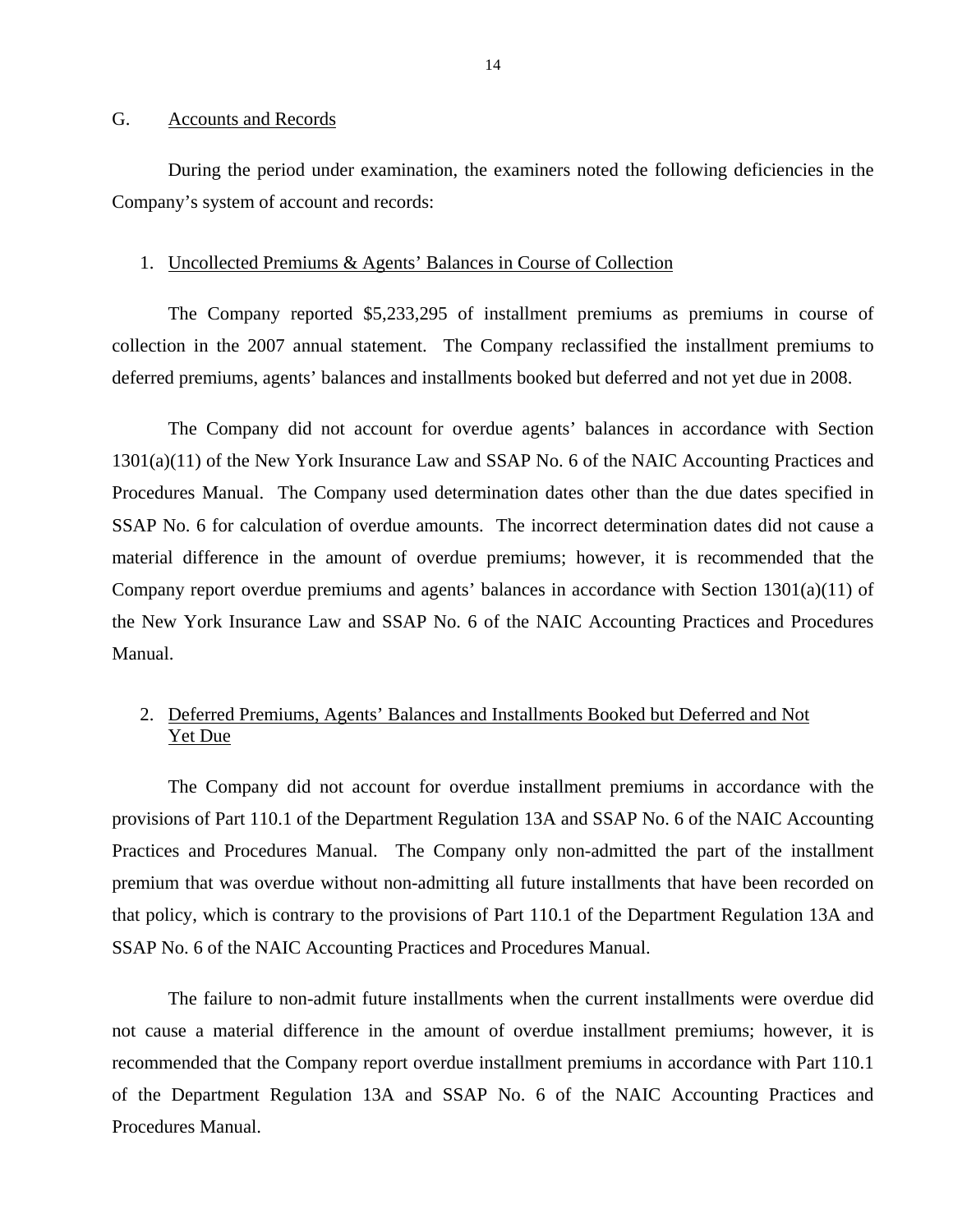It was also noted that when completing the Annual Statement Blank, the Company failed to classify deferred premiums, agents' balances and installments booked but deferred and not yet due in accordance with the NAIC Annual Statement Instructions. The Company included the installment premiums in the uncollected premiums and agents' balances in the course of collection and reported deferred premiums, agents' balances and installments booked but deferred and not yet due as a contra-asset. It is recommended that the Company adhere to the NAIC Annual Statement Instructions by classifying balance sheet items under their proper line item.

## 3. Inter-Company Balances

It was noted that while the Company ultimately settled its inter-company receivable balances, such settlements were not in accordance with Department Circular Letter No. 15 (1975). Amounts over ninety days due were still reported in its annual statement as admitted assets. It is recommended that the Company settle its inter-company balances in a timely manner and non-admit any intercompany balances that are over ninety days due.

In addition, the Company was netting all inter-company receivables and payables contrary to the provisions of SSAP No. 64 of the NAIC Accounting Practices and Procedures Manual. It is recommended that the Company comply with SSAP No. 64 of the NAIC Accounting Practices and Procedures Manual with regards to offsetting and netting of assets and liabilities.

#### 4. Cash in Transit (Transfer of Funds Account)

The Company reported an admitted asset in the amount of \$8,097,179 under the caption "Cash in transit." This account is used as a clearing account to record a claim payment when it is processed by the Claims Department until the actual payment is made by the Accounts Payable Department. The account is supposed to be a contra-asset; however, the account has a debit balance due to the fact that the Claims System is closed a few weeks before the Accounting System, so the balance includes payments made by the Accounts Payable Department for which no entry has yet been made from the Claims System.

Once the payment is made by the Accounts Payable Department, the transaction is supposed to clear and the balance should zero out; however, a review of this account indicated that this is not always the case. The review indicated that this account contained amounts from prior years for which the Company was unable to match the claim processed by the Claims Department to a payment made. In 2008, the Company instituted new procedures to better monitor this account and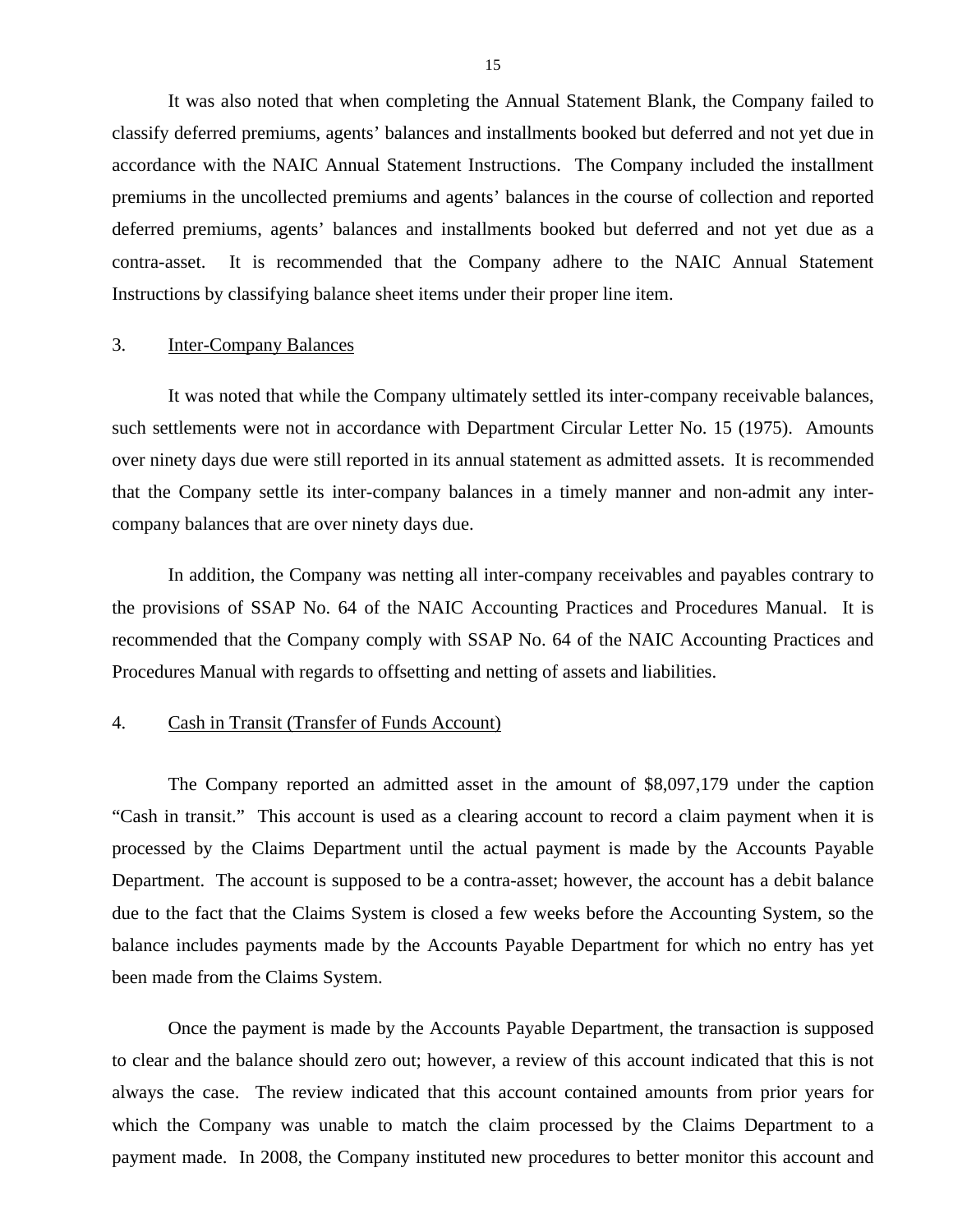<span id="page-17-0"></span>has since cleared up almost all of the old balances. As of the examination date, the amounts that could not be reconciled were deemed immaterial; therefore, no examination change was deemed necessary.

It is recommended that the Company continue its effort to clear the old balances from the transfer of funds account and to perform timely reconciliation of this account to ensure that these balances are cleared against liabilities in future periods.

#### H. Risk Management and Internal Controls

The Company has adopted an Enterprise Risk Management ("ERM") framework for proactively addressing and mitigating risks, including prospective business risks. Exhibit M of the NAIC Financial Condition Examiners Handbook was utilized as guidance for assessing corporate governance. Overall, it was determined that the Company's corporate governance structure is effective. The corporate governance framework sets an appropriate "tone at the top," supports a proactive approach to operational risk management, and contributes to an effective system of internal control. It was found that the board of directors and key executives encourage integrity and ethical behavior throughout the Company and senior management promotes a corporate culture that acknowledges, understands, and maintains an effective control environment.

Management has an effective approach to identifying and mitigating risks across the Company, including prospective business risks. The Company deals proactively with its areas of risk and is knowledgeable about mitigation strategies. Management discusses the significant issues and reacts to changes in the environment with a clear commitment to address risk factors and manage the business accordingly. The Company's overall risk management process is well-defined and takes a proactive approach to identifying, tracking, and dealing with current significant and emerging risk factors.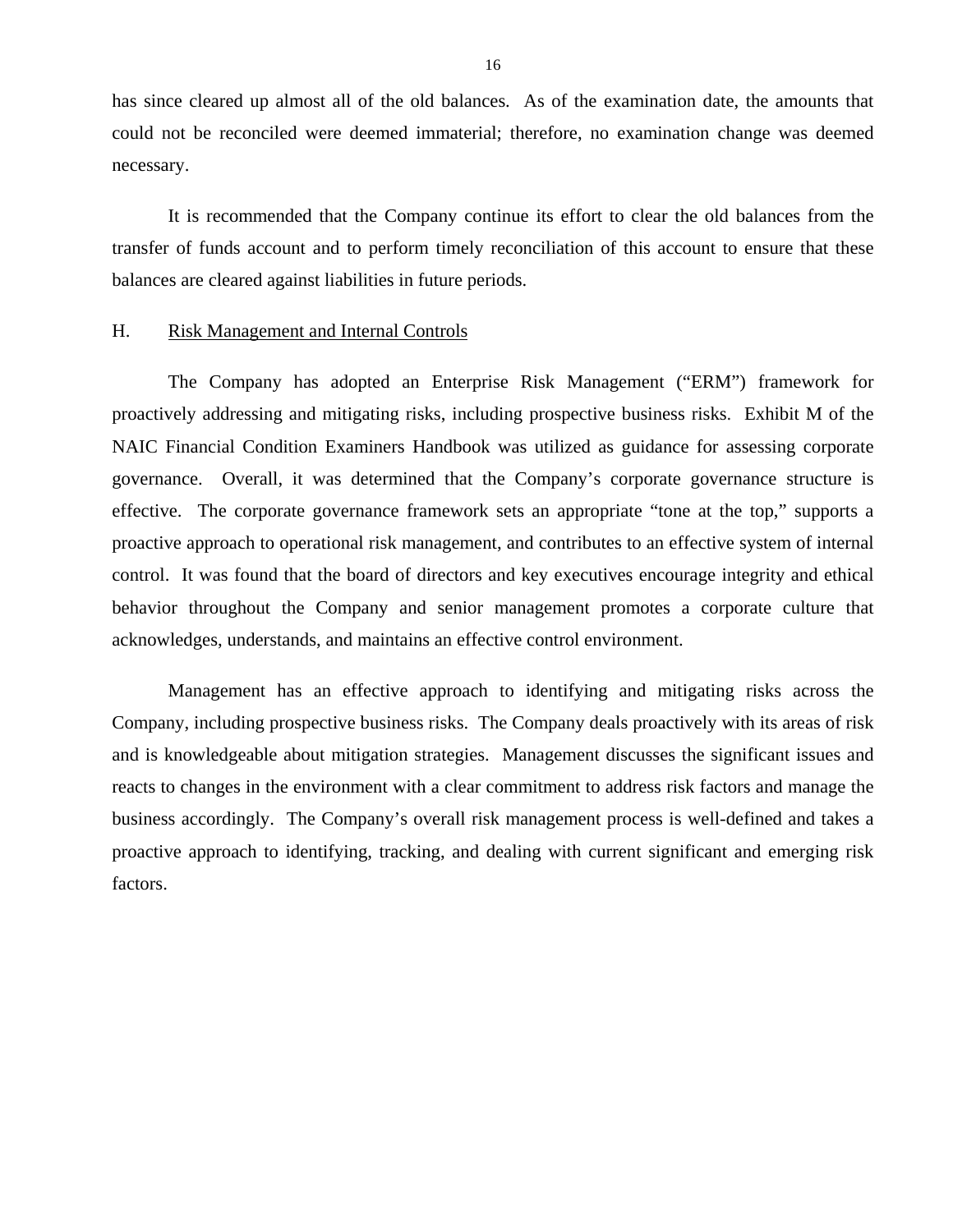# **3. FINANCIAL STATEMENTS**

## A. Balance Sheet

The following shows the assets, liabilities and surplus as regards policyholders as of December 31, 2007 as determined by this examination. This statement is the same as the balance sheet filed by the Company.

|                                                      |               | Non-Admitted  | Net Admitted  |
|------------------------------------------------------|---------------|---------------|---------------|
| <b>Assets</b>                                        | <b>Assets</b> | <b>Assets</b> | <b>Assets</b> |
|                                                      |               |               |               |
| <b>Bonds</b>                                         | \$70,731,771  |               | \$70,731,771  |
| Preferred stocks                                     | 968,055       |               | 968,055       |
| Cash and short-term investments                      | 37,406,470    |               | 37,406,470    |
| Investment income due and accrued                    | 728,438       |               | 728,438       |
| Uncollected premiums and agents' balances in course  |               |               |               |
| of collection                                        | 20,946,816    | \$3,786,359   | 17,160,457    |
| Deferred premiums, agents' balances and installments |               |               |               |
| booked but deferred and not yet due                  | (5,233,295)   |               | (5,233,295)   |
| Amounts recoverable from reinsurers                  | 28,921,049    |               | 28,921,049    |
| Current federal and foreign income tax recoverable   | 962,645       |               | 962,645       |
| Net deferred tax asset                               | 44,751,592    | 44,344,600    | 406,992       |
| Electronic data processing equipment and software    | 110,770       |               | 110,770       |
| Receivable from parent, subsidiaries and affiliates  | 280,019       |               | 280,019       |
| Cash in transit                                      | 8,097,179     |               | 8,097,179     |
| Equities and deposits in pools                       | 15,281        |               | 15,281        |
| Miscellaneous receivables                            | 867,320       |               | 867,320       |
| Premium deposits receivable                          | 1,058,254     |               | 1,058,254     |
| Other assets non-admitted                            | 38,788        | 38,788        | $\Omega$      |
| Non-admitted reinsurance recoverable                 |               | 4,363,000     | (4,363,000)   |
| Pension asset                                        | 34,479        | $\Omega$      | 34,479        |
| Total assets                                         | \$210,685,631 | \$52,532,747  | \$158,152,884 |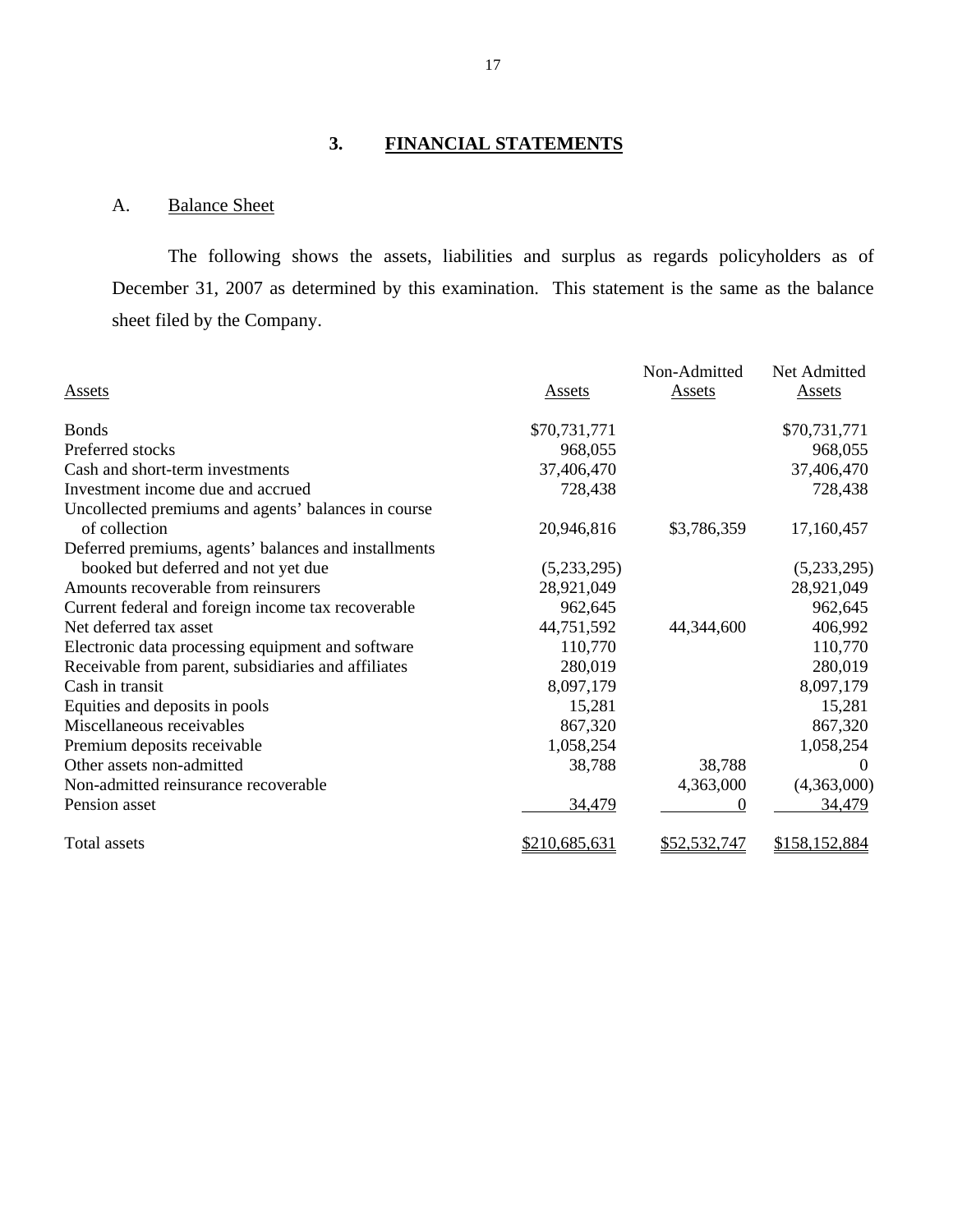#### Liabilities, Surplus and Other Funds

| Liabilities                                         |                 | <b>Amount</b> |
|-----------------------------------------------------|-----------------|---------------|
| Losses                                              |                 | \$19,647,907  |
| Loss adjustment expenses                            |                 | 9,381,629     |
| Other expenses (excluding taxes, licenses and fees) |                 | 1,550,501     |
| Taxes, licenses and fees                            |                 | 332,904       |
| Unearned premiums                                   |                 | 641,453       |
| Ceded reinsurance premiums payable                  |                 | 16,562,691    |
| Funds held by company under reinsurance treaties    |                 | 3,064,538     |
| Amounts withheld or retained by company for         |                 |               |
| accounts of others                                  |                 | 58,891        |
| Provision for reinsurance                           |                 | 4,877,364     |
| Miscellaneous liabilities                           |                 | 41,302        |
| Premium deposit payable                             |                 | 1,104,265     |
| Reserve for uncollectible reinsurance               |                 | 2,632,000     |
|                                                     |                 |               |
| <b>Total liabilities</b>                            |                 | \$59,895,445  |
|                                                     |                 |               |
| <b>Surplus and Other Funds</b>                      |                 |               |
| Common capital stock                                | \$<br>5,000,000 |               |
| Gross paid-in and contributed surplus               | 176,571,506     |               |
| Unassigned funds (surplus)                          | (83,314,067)    |               |
|                                                     |                 |               |
| Surplus as regards policyholders                    |                 | 98,257,439    |
|                                                     |                 |               |
| Total liabilities, surplus and other funds          |                 | \$158,152,884 |

NOTE: The Internal Revenue Service is in the process of auditing the consolidated federal income tax returns filed on behalf of the Company through tax year 2005. The Internal Revenue Service has not yet begun to audit federal income tax returns covering tax years 2006 through 2007. The examiner is unaware of any potential exposure of the Company to any tax assessment and no liability has been established herein relative to such contingency.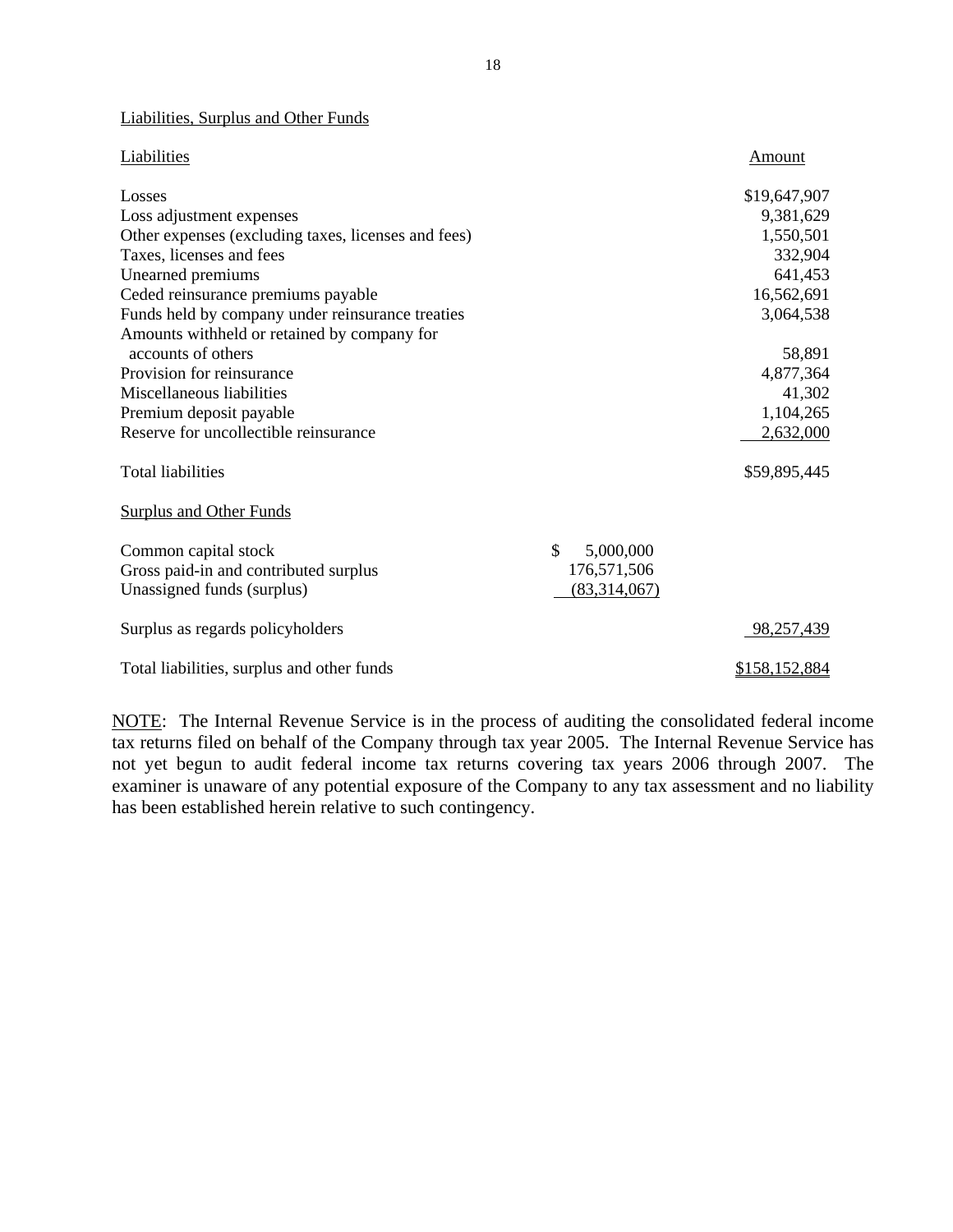## B. Underwriting and Investment Exhibit

Surplus as regards policyholders increased \$8,950,192 during the five-year examination period January 1, 2003, through December 31, 2007 detailed as follows:

### Statement of Income

## **Underwriting Income**  19,664,399 **Investment** Income 8,645,982 Other Income  $(1,700,000)$  $\sim$  0 Underwriting Income<br>Premiums earned \$16,835,124 Deductions: Losses incurred Loss adjustment expenses incurred Other underwriting expenses incurred Total underwriting deductions \$14,554,860 10,318,913 44,538,172 Net underwriting gain or (loss)  $\{(27,703,048)$ Net investment income earned Net realized capital gains or (losses) \$24,937,231 Net realized capital gains or (losses)<br>Net investment gain or (loss) 33,583,213 Net gain or (loss) from agents' or premium balances charged off Adverse development reinsurance ceded Other miscellaneous income or (loss) Foreign exchange loss Bad debt allowance \$1,866,476 (750,000) (805,243) (380,069) Bad debt allowance<br>
Total other income<br>
(1,700,000)<br>
(1,768,836) Net income before dividends, after capital gains tax and before all federal and foreign income taxes  $\frac{$4,111,329}{9}$ Dividends to policyholders Net income after dividends, after capital gains tax and before all federal and foreign income taxes  $\frac{$4,111,329}{4}$ Federal and foreign income taxes incurred (6,248,581) Net income \$10,359,910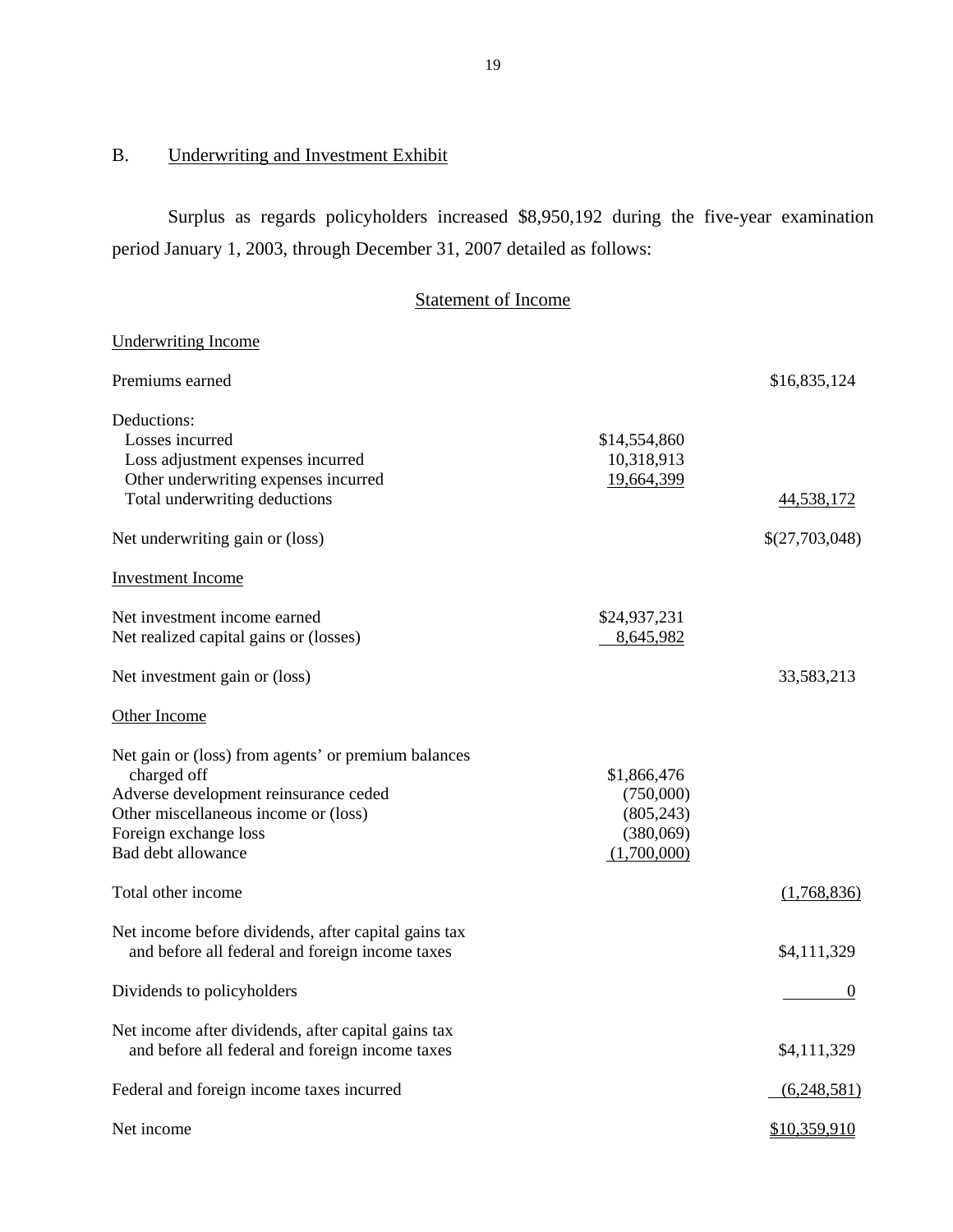#### Capital and Surplus Account

| Surplus as regards policyholders per report |              |
|---------------------------------------------|--------------|
| on examination as of December 31, 2002      | \$89,307,247 |

| \$89,307,247 |  |  |
|--------------|--|--|
|              |  |  |

|                                             | Gains in<br>Surplus | Losses in<br>Surplus |              |
|---------------------------------------------|---------------------|----------------------|--------------|
| Net income or (loss)                        | \$10,359,910        |                      |              |
| Net unrealized capital gains or (losses)    | 2,563,199           |                      |              |
| Change in deferred income tax               |                     | \$5,433,772          |              |
| Change in non-admitted assets               |                     | 5,075,982            |              |
| Change in provision for reinsurance         |                     | 963,163              |              |
| Surplus paid in                             | 7,500,000           |                      |              |
| Total gains and losses                      | \$20,423,109        | \$11,472,917         |              |
| Net increase (decrease) in surplus          |                     |                      | 8,950,192    |
| Surplus as regards policyholders per report |                     |                      |              |
| on examination as of December 31, 2007      |                     |                      | \$98,257,439 |

## **4. LOSSES AND LOSS ADJUSTMENT EXPENSES**

The examination liability of \$29,029,536 is the same as the amount reported by the Company as of the examination date. The examination analysis was conducted in accordance with generally accepted actuarial principles and practices and was based on statistical information contained in the Company's internal records and in its filed annual statement.

Data quality issues were noted during the examination analysis. There were several instances in Schedule P where the earned premium and paid loss data were negative. When this matter was brought to the Company's attention, they indicated that some of the negative numbers were due to write-offs in 2007 and that the Schedule P data may be misallocated by line, but are generally correct in the aggregate. In addition, the review found the actuarial report's reconciliation exhibits to be inadequate. Additional exhibits had to be provided to reconcile the actuarial report data to Schedule P, in the aggregate.

It is recommended that the Company take corrective action to fix data quality issues with regard to eliminating the reporting of negative amounts; correct misallocations by line and to include complete exhibits in the actuarial report.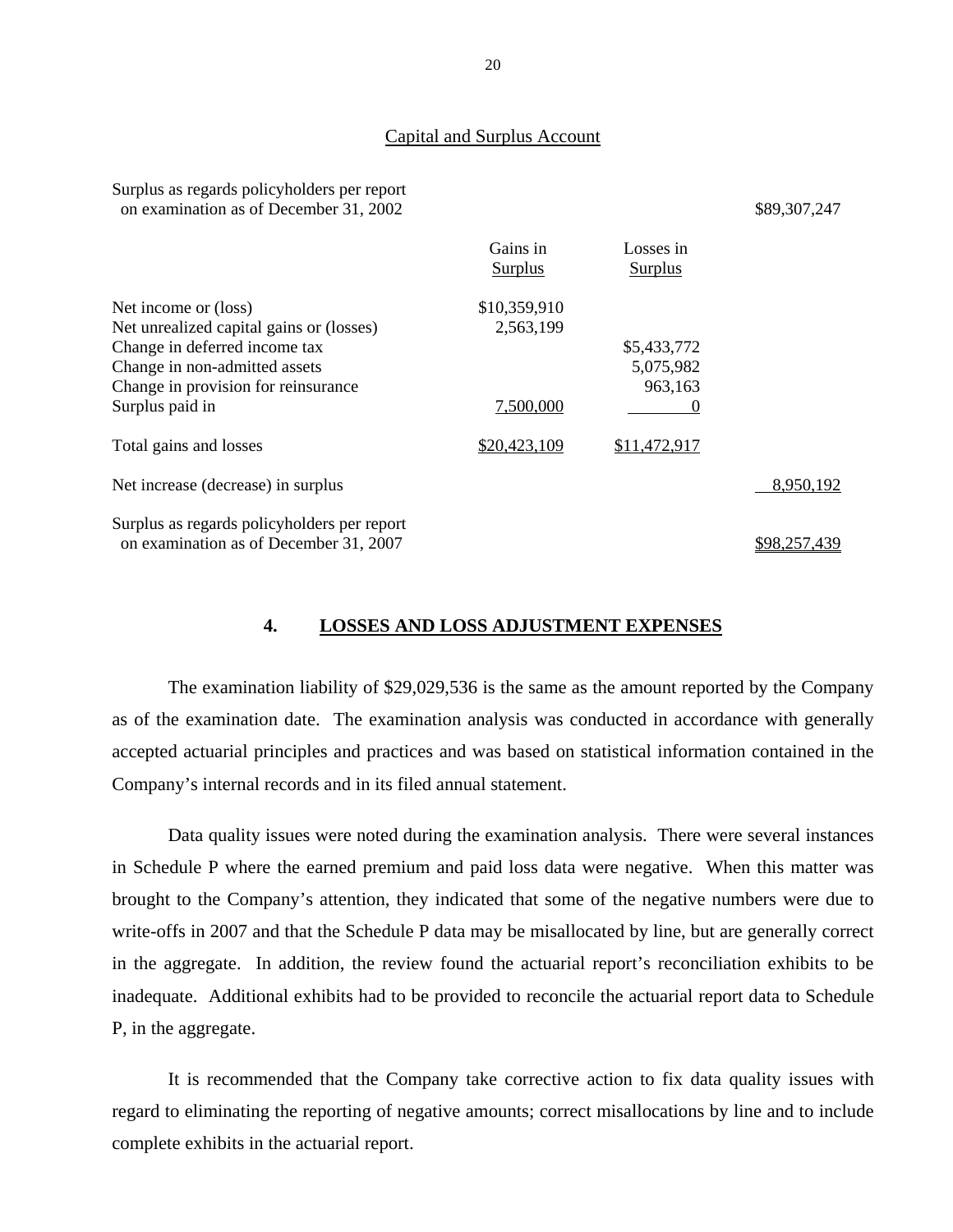## **5. COMPLIANCE WITH PRIOR REPORT ON EXAMINATION**

The prior report on examination contained nineteen recommendations as follows (item letters and page numbers refer to that of the prior report):

## ITEM PAGE NO.

- Reinsurance
- A. Reinsurance<br>i. It is recommended that the Company submit all inter-company contracts to the Department in accordance with Section 1505(d)(2) of the New York Insurance Law. 10

The Company has complied with this recommendation.

ii. It is recommended that the Company amend the group property excess of loss contracts to include the required insolvency clause in accordance with Section 1308 of the New York Insurance Law. 10

This recommendation no longer applies. The Company has discontinued its group property excess of loss contracts.

iii. It is recommended that the Company amend the group property excess of loss contracts to include the intermediary clause in accordance with Part 125.6 of the Department Regulation 20. 10

This recommendation no longer applies. The Company has discontinued its group property excess of loss contracts.

iv. It is recommended the Company have all ceding contracts executed within nine months of the effective date as required by Paragraph 23 of SSAP No. 62 of the NAIC Accounting Practices and Procedures Manual in order to account for the coverage provided as prospective reinsurance. 10

The Company has complied with this recommendation.

v. It is also recommended that the Company obtain the executed reinsurance contracts in a timely manner in accordance with Part 125.2 of the Department Regulation 20. 10

The Company has complied with this recommendation.

vi. It is recommended that the Company account for all loss portfolio transfers effective prior to January 1, 2001 in accordance with Department Regulation 108. 13

The Company has complied with this recommendation.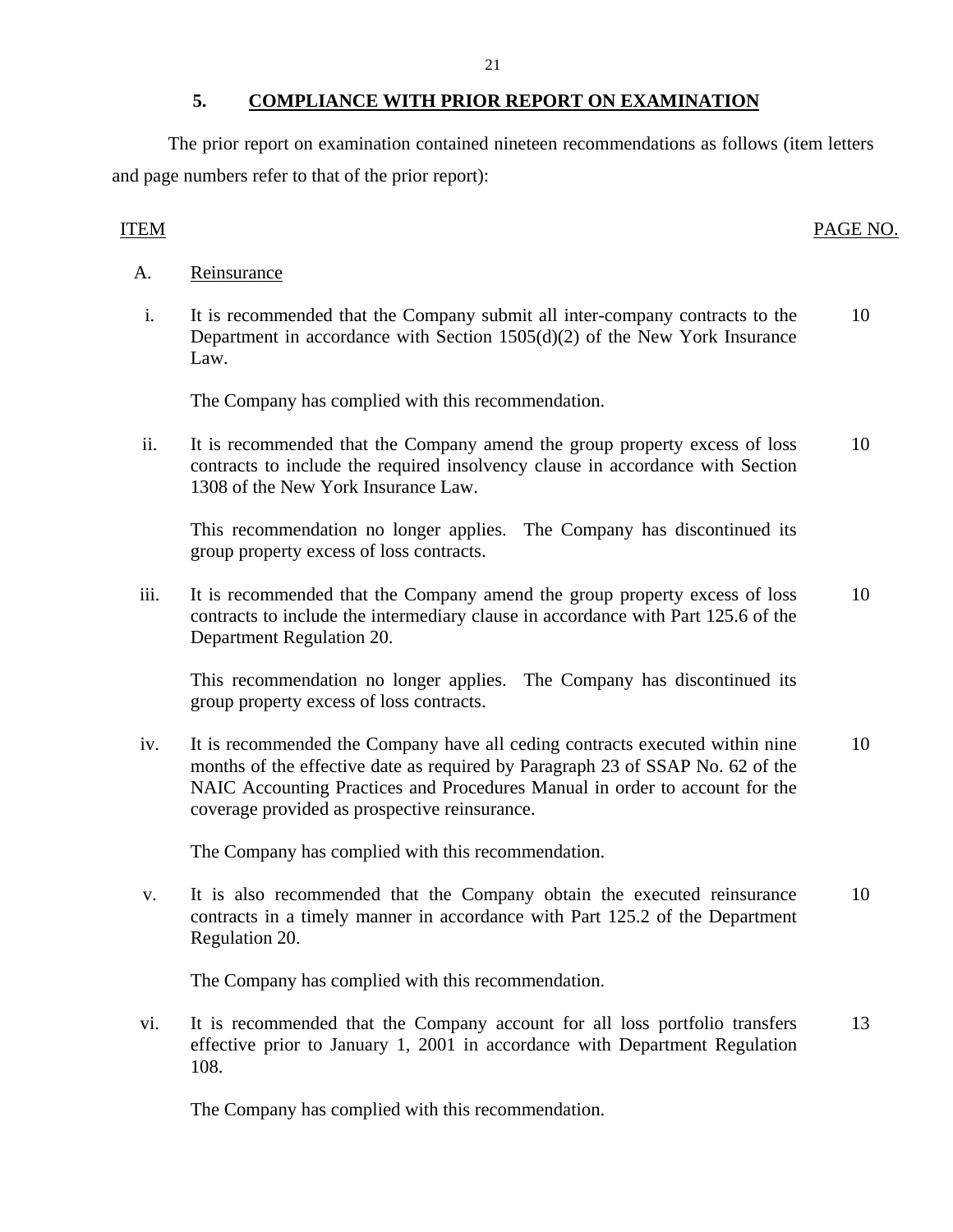vii. It is recommended that the Company amend the letters of credit upon their 13 renewals to include all required clauses set forth in Part 79.3 of the Department Regulation 133.

The Company has not complied with this recommendation. A similar recommendation was made in this report.

viii. It is recommended that the Company comply with the provisions of Section 16 1505(d)(3) of the New York Insurance Law.

The Company has not complied with this recommendation. A similar recommendation was made in this report.

- **Abandoned Property Law**
- B. Abandoned Property Law<br>i. It is recommended that the Company submit the appropriate amount of 17 escheated New York funds to the State Comptroller in accordance with Section 1316 of the New York Abandoned Property Law.

The Company has not complied with this recommendation. A similar recommendation was made in this report.

ii. It is also recommended that the Company maintain proof of filing of the 18 abandoned property reports.

The Company has not complied with this recommendation. A similar recommendation was made in this report.

#### **Accounts and Records**

#### Minimum Capital Investments

C. Accounts and Records<br>
i. Minimum Capital Investments<br>
It is recommended that the Company monitor its investment to ensure 20 compliance with Section 1402 of the New York Insurance Law.

The Company has complied with this recommendation.

#### **Inter-Company Balances**

ii. Inter-Company Balances<br>It is recommended that the Company settle its inter-company balances in a 20 timely manner and non-admit any inter-company balances that are over ninety days due.

The Company has not complied with this recommendation. A similar recommendation was made in this report.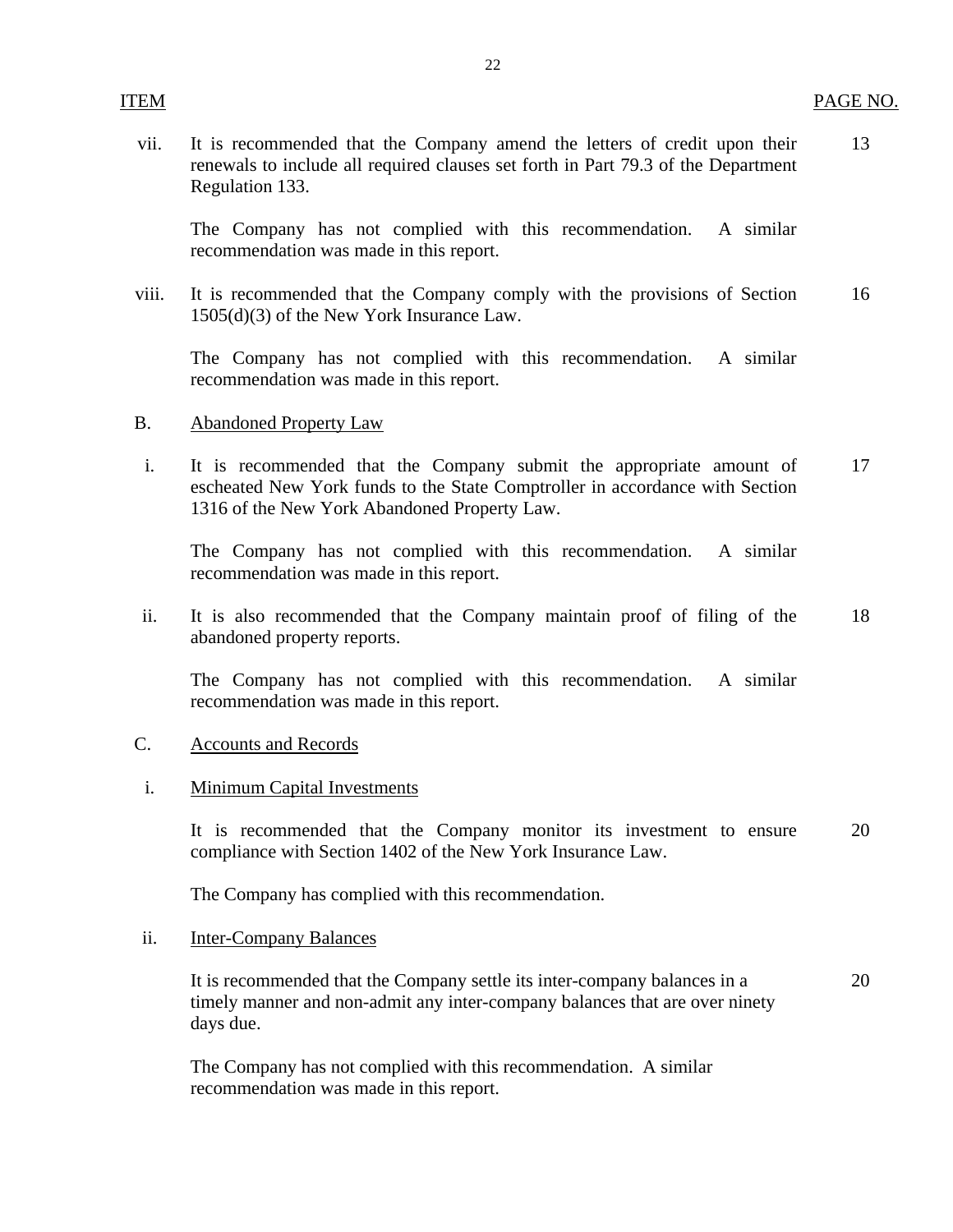## **Securities Lending Practices**

iii. Securities Lending Practices<br>It is recommended that the Company disclose loaned securities transactions in its 20 annual statement in accordance with the annual statement instructions.

This recommendation no longer applies. The Company has discontinued the practice of loaning securities.

23

## **Written Procedures for Agents' Balances**

iv. Written Procedures for Agents' Balances<br>It is recommended that the Company establish written procedures for aging and 21 reconciliation of agents' balances, timely settlements of receivables and write off of uncollectibles.

The Company has complied with this recommendation.

## Premiums and Agents' Balances in Course of Collection

v. Premiums and Agents' Balances in Course of Collection<br>It is recommended that the Company report overdue agents' balances in 21 accordance with Section 1301(a)(11) of the New York Insurance Law and SSAP No. 6 of the NAIC Accounting Practices and Procedures Manual.

The Company has not complied with this recommendation. A similar recommendation was made in this report.

## vi. Premiums, Agents' Balances and Installments Booked But Deferred and Not Yet Due

(a) It is recommended that the Company report installment premiums in accordance 22 with the annual statement instructions in all future statements.

The Company has not complied with this recommendation. A similar recommendation was made in this report.

(b) It is also recommended that the Company report overdue installment premiums 22 in accordance with Part 110.1 of the Department Regulation 13A and SSAP No. 6 of the NAIC Accounting Practices and Procedures Manual.

The Company has not complied with this recommendation. A similar recommendation was made in this report.

**Electronic Data Processing Equipment** 

vii. Electronic Data Processing Equipment<br>It is recommended that the Company review the procedures for depreciation to 22 ensure depreciation of assets are properly recorded.

The Company has complied with this recommendation.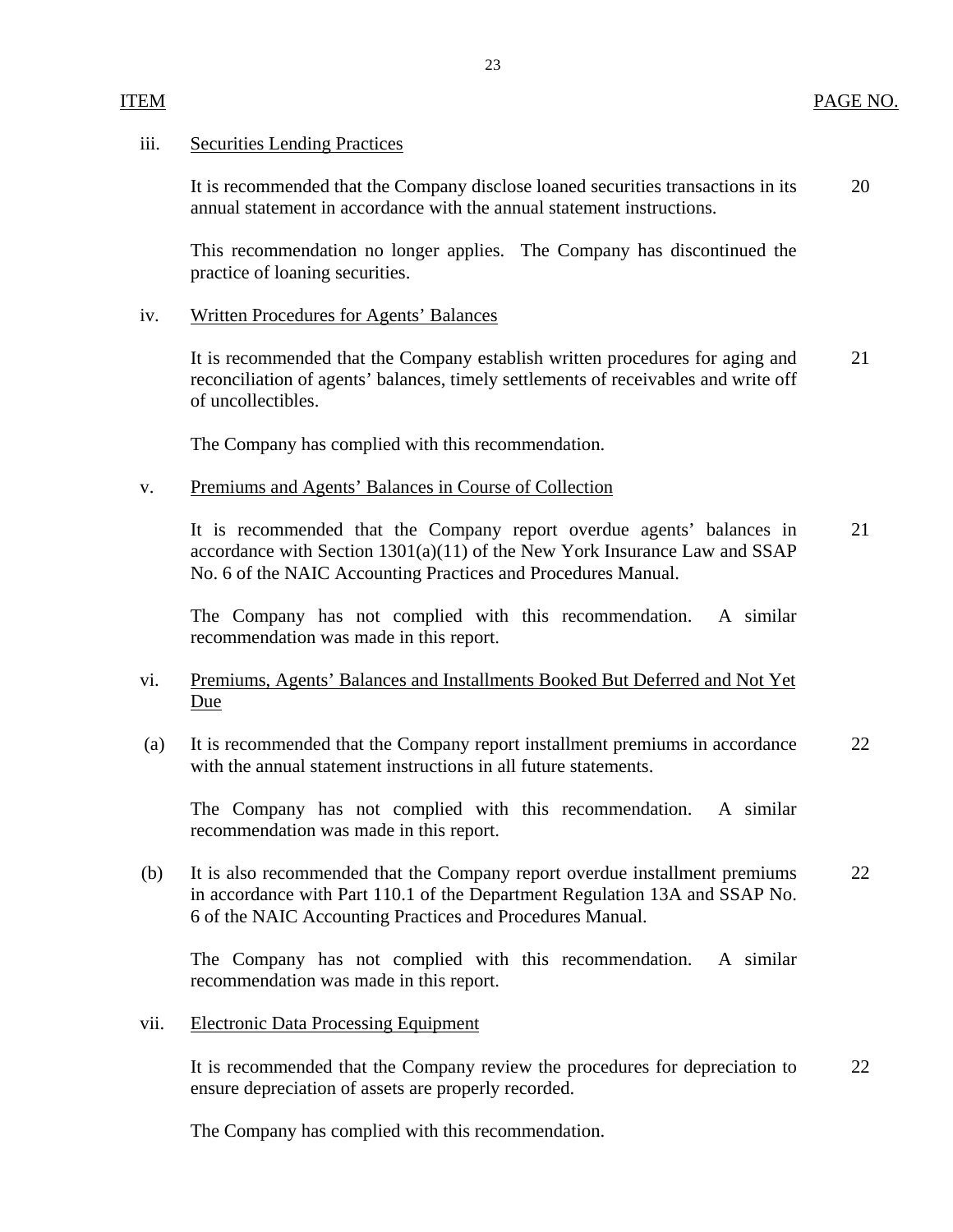## **Losses and Loss Adjustment Expenses**

G. Losses and Loss Adjustment Expenses<br>It is recommended that the Company take corrective actions to resolve the data quality issues. 27

The Company has not complied with this recommendation. A similar recommendation is contained in this report.

## **6. SUMMARY OF COMMENTS AND RECOMMENDATION**

## ITEM

<span id="page-25-0"></span>ITEM

PAGE NO.

## Reinsurance

A. Reinsurance<br>It is recommended that the Company amend the letters of credit upon their renewals to include all required provision set forth in Part 79 of Department Regulation 133. 9

## **Holding Company System**

B. Holding Company System<br>It is recommended that the Company comply with the provisions of Section 1505 of the New York Insurance Law. 12

## **Abandoned Property Law**

- C. Abandoned Property Law<br>i. It is recommended that the Company comply with Section 1316 of the New York Abandoned Property Law in filing the required abandoned property reports with the New York State Comptroller's Office and maintain proper documentation indicating that such reports were filed. 13
- ii. It is recommended that the Company submit the appropriate amount of escheatable funds to the State Comptroller in accordance with Section 1316 of the New York Abandoned Property Law. 13

## **Accounts and Records**

- D. Accounts and Records<br>i. It is recommended that the Company report overdue premiums and agents' balances in accordance with Section 1301(a) (11) of the New York Insurance Law and SSAP No. 6 of the NAIC Accounting Practices and Procedures Manual. 14
- ii. It is recommended that the Company report overdue installment premiums in accordance with Part 110.1 of the Department Regulation 13A and SSAP No. 6 of the NAIC Accounting Practices and Procedures Manual. 14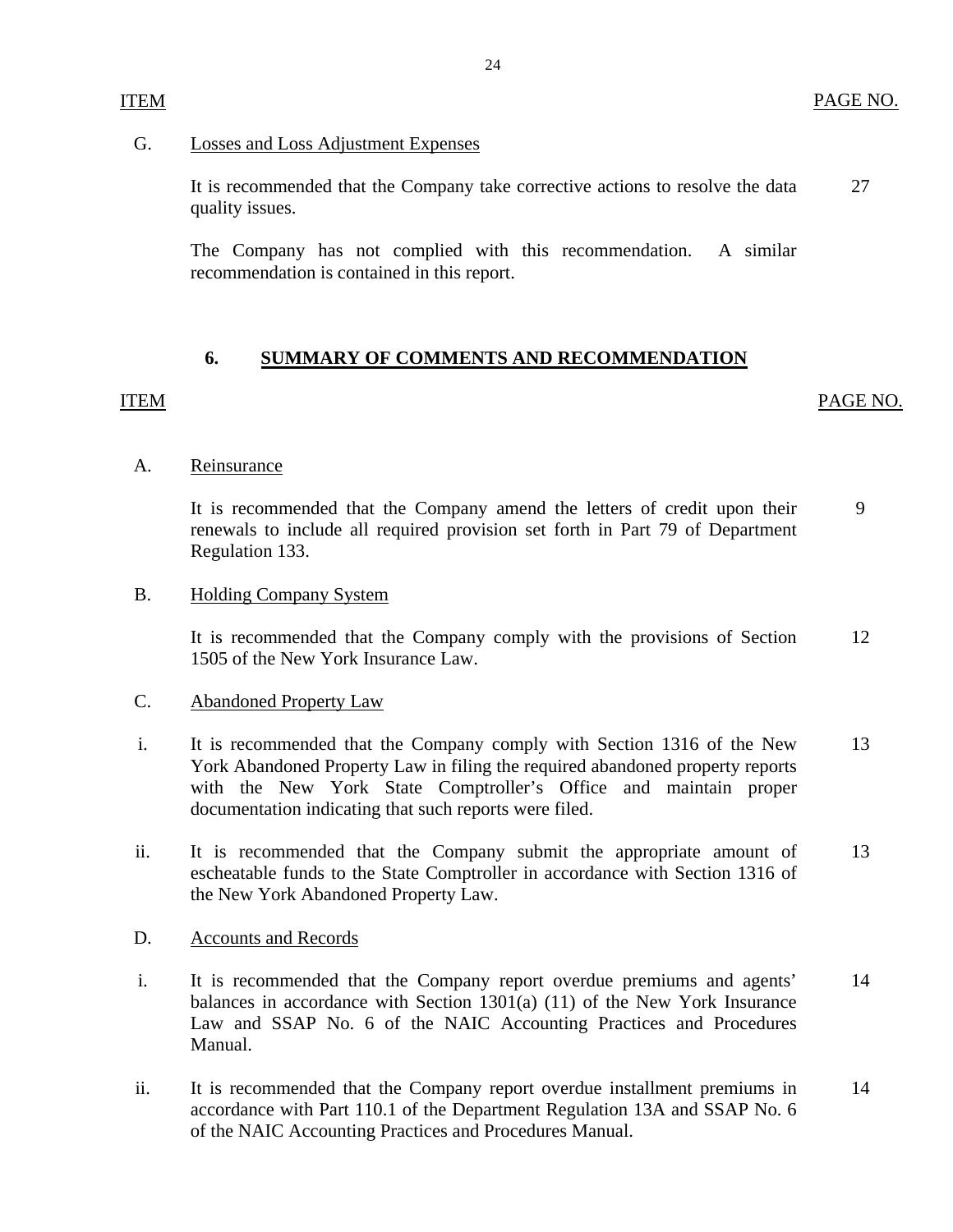| ITEM |                                                                                                                                                                                                                                                                    | PAGE NO. |
|------|--------------------------------------------------------------------------------------------------------------------------------------------------------------------------------------------------------------------------------------------------------------------|----------|
| iii. | It is recommended that the Company adhere to the NAIC Annual Statement<br>Instructions by classifying balance sheet items under their proper line item.                                                                                                            | 15       |
| iv.  | It is recommended that the Company settle its inter-company balances in a<br>timely manner and non-admit any inter-company balances that are over ninety<br>days due.                                                                                              | 15       |
| V.   | It is recommended that the Company comply with SSAP No. 64 of the NAIC<br>Accounting Practices and Procedures Manual with regards to offsetting and<br>netting of assets and liabilities.                                                                          | 15       |
| vi.  | It is recommended that the Company continue its effort to clear the old balances<br>from the transfer of funds account and to perform timely reconciliation of this<br>account to ensure that these balances are cleared against liabilities in future<br>periods. | 16       |
| E.   | Losses and Loss Adjustment Expenses                                                                                                                                                                                                                                |          |
| i.   | It is recommended that the Company take corrective action to fix data quality                                                                                                                                                                                      | 20       |

issues with regard to eliminating the reporting of negative amounts; correct misallocations by line and to include complete exhibits in the Actuarial Report.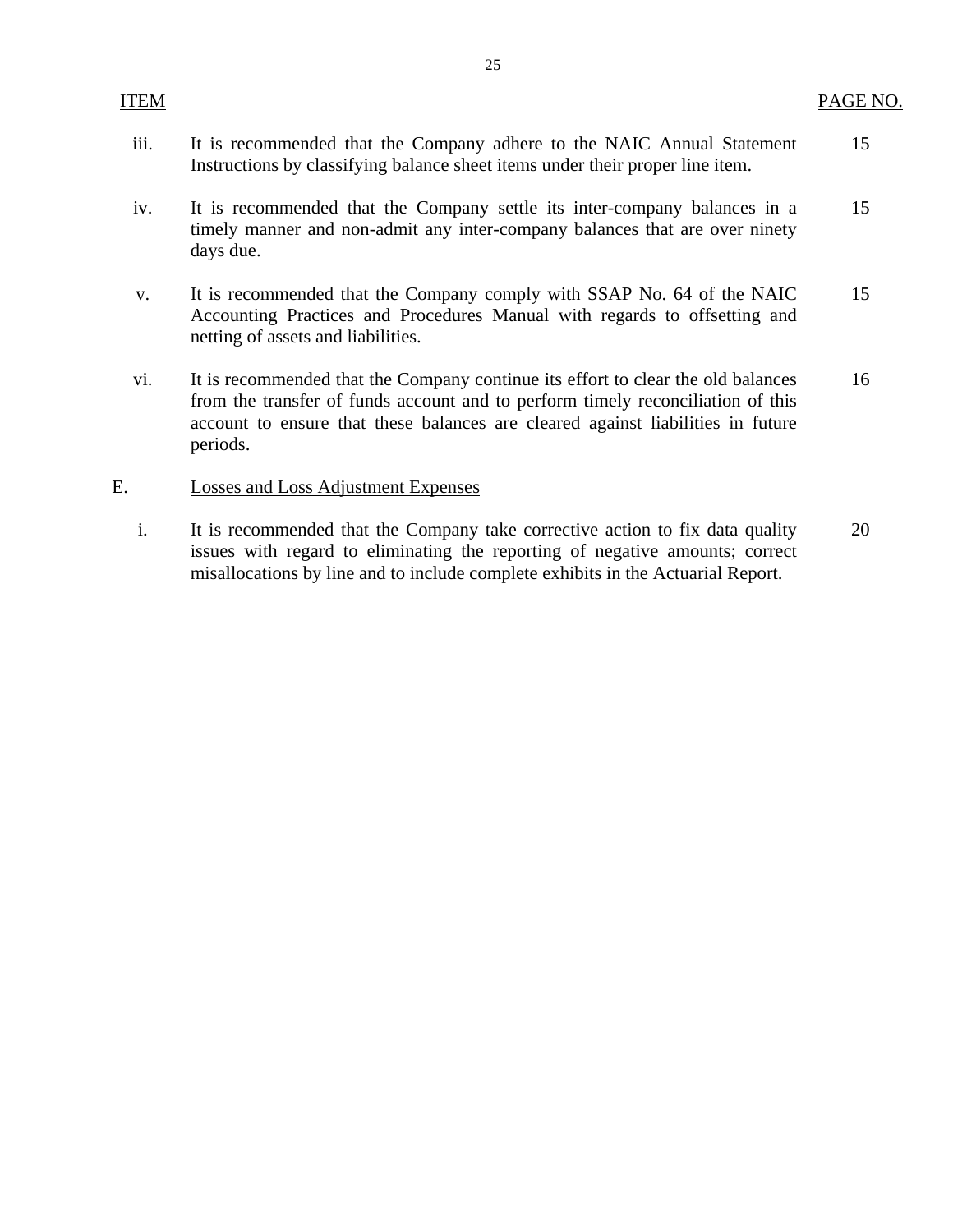Respectfully submitted,

 $\frac{1}{\sqrt{S}}$ 

Jimmie Newsome

STATE OF NEW YORK )  $)$ SS:  $\mathcal{L}$ COUNTY OF NEW YORK )

JIMMIE NEWSOME, being duly sworn, deposes and says that the foregoing report, subscribed by him, is true to the best of his knowledge and belief.

 $\overline{\phantom{a}}$  $\sqrt{s}$ 

Jimmie Newsome

Subscribed and sworn to before me

this day of  $\frac{1}{2009}$ .